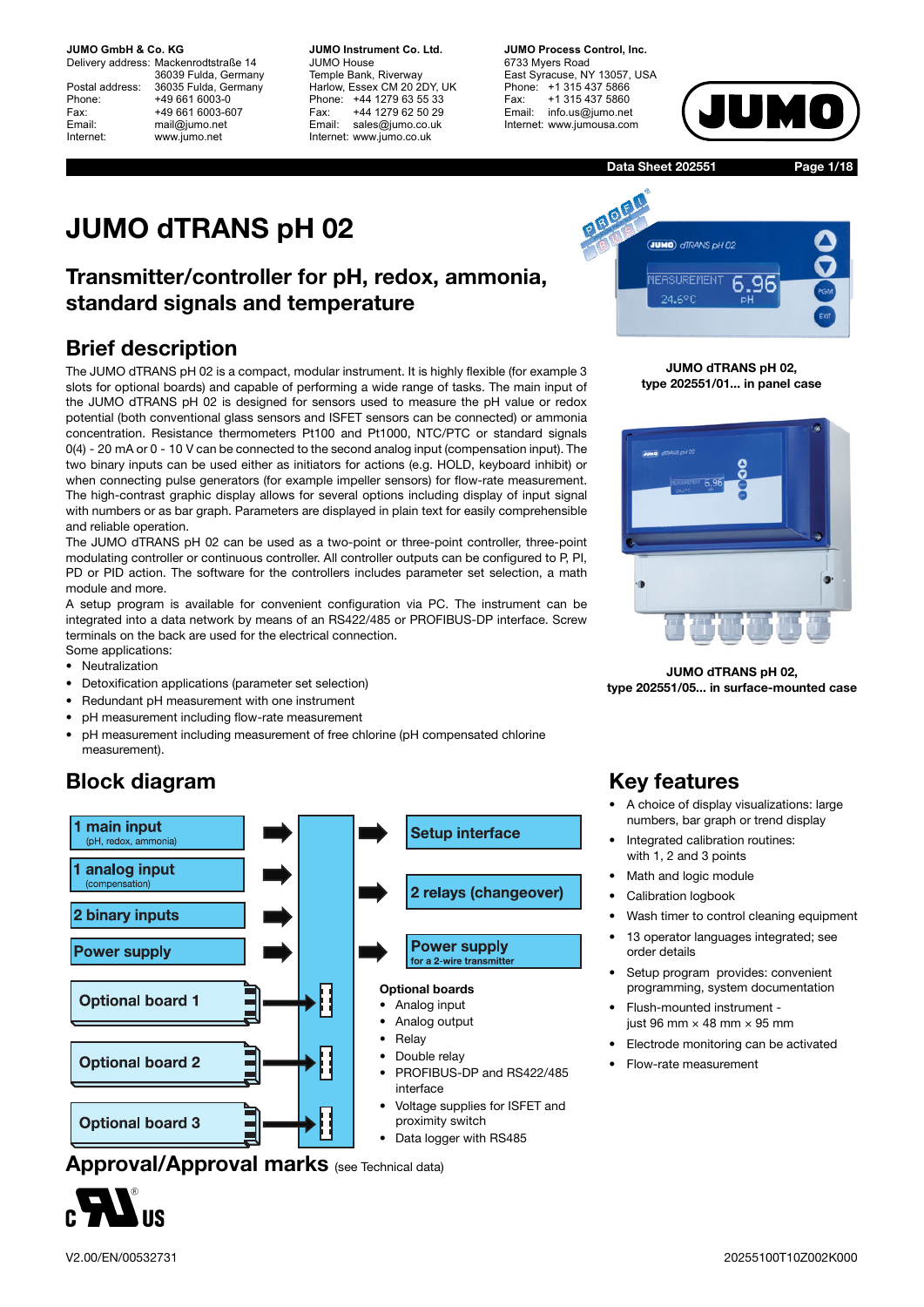Delivery address: Mackenrodtstraße 14 36039 Fulda, Germany Postal address: 36035 Fulda, Germany Phone: +49 661 6003-0 Fax: +49 661 6003-607 Email: mail@jumo.net Internet: www.jumo.net

**JUMO Instrument Co. Ltd.** JUMO House Temple Bank, Riverway Harlow, Essex CM 20 2DY, UK Phone: +44 1279 63 55 33 Fax: +44 1279 62 50 29 Email: sales@jumo.co.uk Internet: www.jumo.co.uk

**JUMO Process Control, Inc.** 6733 Myers Road East Syracuse, NY 13057, USA Phone: +1 315 437 5866 Fax: +1 315 437 5860 Email: info.us@jumo.net Internet: www.jumousa.com



**Data Sheet 202551 Page 2/18**



|     | PSU board        |
|-----|------------------|
| (2) | Main board       |
| (a) | Optional board 1 |
| (b) | Optional board 2 |
|     | Optional board 3 |

#### **PSU board (1)**

This board is always fitted in the instrument and no variations are possible. The board includes the following items:

- The voltage supply for the JUMO dTRANS pH 02.
- The voltage supply for external 2-wire transmitters.
- 2 relays with changeover contacts.

### **Main board (2)**

This board can **not** be changed subsequently! The main board (pH/redox) has:

- The main input for connecting a pH, redox or ammonia electrode.
- The secondary input for connecting a temperature sensor Pt100, Pt1000, a resistance transmitter or a standard signal 0(4) to 20 mA or 0 to 10 V.
- 2 binary inputs.
- The setup interface (for PC interface adapter).

### **Optional board (1), (2) or (3)**

These boards are combinable and can be ordered in the following versions:

- Analog input
- 1 continuous output
- 1 relay (changeover)
- 2 relays (NO with common pin)
- $\bullet$  1 Triac (1 A)
- 1 PhotoMOS<sup>®</sup> relay  $(0.2 \text{ A})$
- 1 voltage supply for an ISFET sensor (4.85 V)

The following boards can **only** be placed in slot 3, either:

- Modbus/Jbus
- PROFIBUS-DP
- Data logger

For versions with a wall-mounted case the (re)placement of the optional boards by the customer is not possible.

## **Functional description**

The instrument is a modularly designed indicator/controller for use in both simple and demanding control tasks. It can be integrated into the PLC via interfaces

To make programming and operation easy, all parameters are clearly assigned to levels and displayed in plain text. Operation is protected by a code word. Operation can be adapted on an individual basis because parameters can be generally enabled or assigned to the protected area.

A setup program for the PC is available as a more convenient configuration option, rather than using the instrument keypad.

## **User data**



Up to 8 parameters that are frequently changed by the user can be combined in the user level under "User data" (via setup program only).

## **Displays and controls**



| 7) | Lower display                                                                   |
|----|---------------------------------------------------------------------------------|
|    | Measured value and unit of the<br>variable set by parameter "Lower<br>display". |
| 8) | <b>Operating mode</b>                                                           |
|    | MEASUREMENT: Normal                                                             |
|    | measuring mode is active.                                                       |

## **Display modes**

The following display modes are available:

**Normal display**



In this display method the measurements appear in numbers, as usual.

#### **Large display**



This method uses the complete display height

#### **Trend display**



In this display a symbol is added to the numerical value to indicate the direction and speed of change for the measurement value. This can be very useful for optimizing the controller, for example.

From left to right:

Fast, medium and slow rise, steady, slow, medium and fast fall.

#### **Bar graph**



In this display mode, it only takes a glance to ascertain the range for the current measurement.

Any scale can be used for the bar graph.

## **Trend curve (data monitor)**



The ring buffer contains about 100 measuring points. The sampling and storage rates can be adjusted.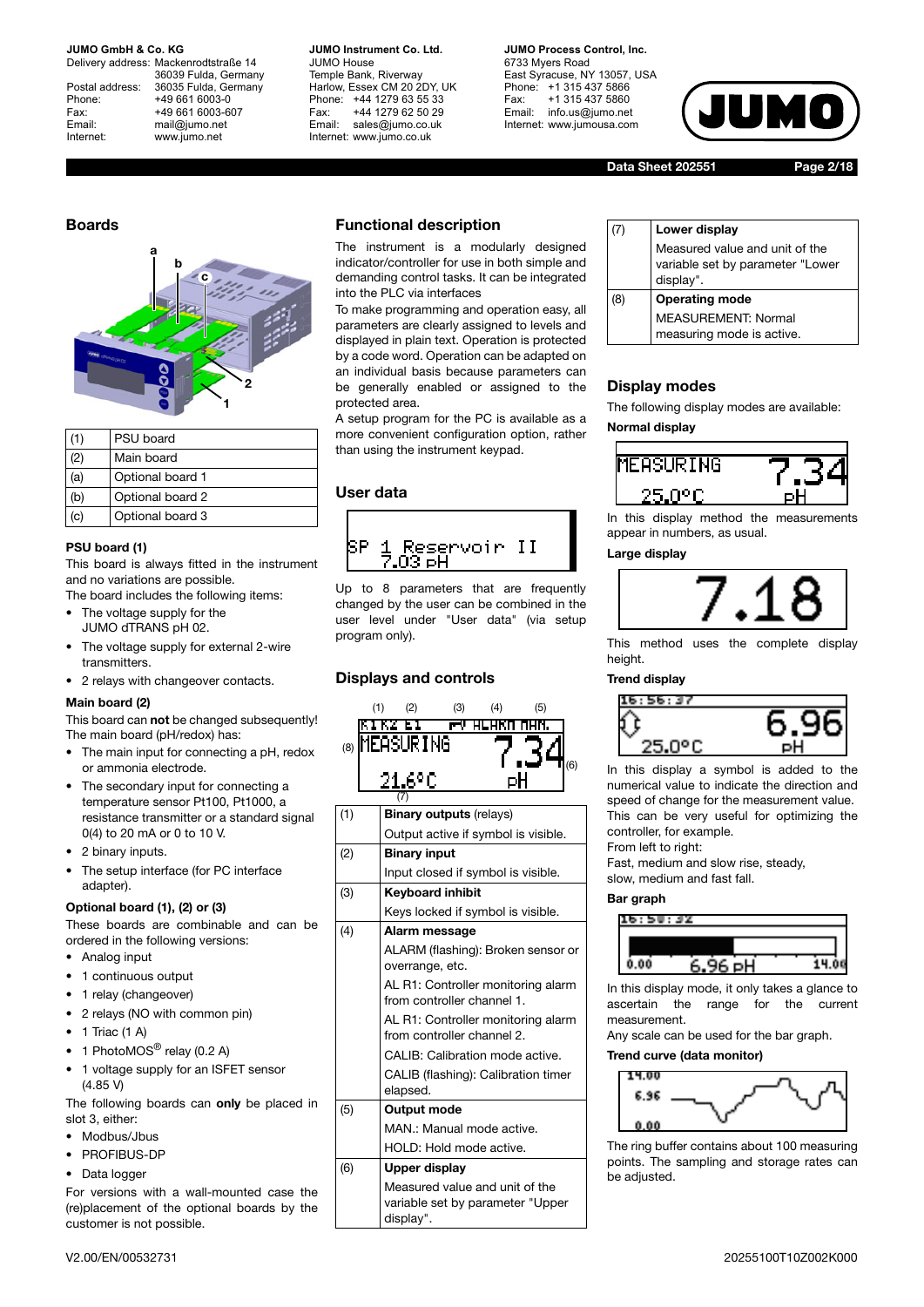Delivery address: Mackenrodtstraße 14 36039 Fulda, Germany Postal address: 36035 Fulda, Germany Phone: +49 661 6003-0 Fax: +49 661 6003-607 Email: mail@jumo.net Internet: www.jumo.net

**JUMO Instrument Co. Ltd.** JUMO House Temple Bank, Riverway Harlow, Essex CM 20 2DY, UK Phone: +44 1279 63 55 33 Fax: +44 1279 62 50 29 Email: sales@jumo.co.uk Internet: www.jumo.co.uk

## **JUMO Process Control, Inc.**

6733 Myers Road East Syracuse, NY 13057, USA Phone: +1 315 437 5866 Fax: +1 315 437 5860 Email: info.us@jumo.net Internet: www.jumousa.com



**Data Sheet 202551 Page 3/18**

#### **Flow rate quantity**



If an input has been configured for flow-rate measurement, this display can be accessed.

### **Function modes of the main board**

#### **pH measurement**

Both pH combination electrodes and glass electrodes with separate reference electrode can be connected. There are two ways to connect these measurement chains:

- Asymmetrical high-resistance (the variant generally used)
- Symmetrical high-resistance (connection type used in special cases)

The impedance of the connected electrode can be monitored. The glass and reference impedance can be recorded individually (when a separate ground pin is used) or as a cumulative value.

Special electrodes, for example antimony electrodes, can also be connected.

The instrument makes a voltage supply available for ISFET sensors. This makes it possible to operate the corresponding sensors directly.

ISFET sensors are used in special applications when there is a preference not to use glass sensors (e.g. non-glass pH value measurement). Because these sensors are not standardized, usability should be checked before they are used.

The temperature of the pH value is compensated by means of the automatic temperature measurement by the second input or by entering the value manually.

#### **Redox measurement**

Both redox combination electrodes and metal electrodes with separate reference electrode can be connected.

The display can be in mV or any scale can be used.

#### **Ammonia measurement**

After the instrument is configured as an  $NH_3$ <br>(ammonia) transmitter/controller, the transmitter/controller, corresponding sensors can be connected.

Ammonia measurements are required for example in leakage monitoring of cooling circuits.

#### **Analog input for main board**

0(4) to 20 mA; 0 to 10 V and Pt100/Pt1000/ NTC/PTC (max. 30 kΩ)/customized.

Typical application: Compensation input for temperature compensation of the main measurement variable.

## **Function modes of the option inputs, multi-channel mode**

If analog inputs have been fitted (optional board), the device will have multi-channel functions. The following signal types can be processed:

- $\bullet$  0(4) to 20 mA
- 0 to 10 V • Pt100/Pt1000

Sensors that return one of the output signals listed above can be connected to the instrument for the following measurement variables, for example:

- free chlorine, chlorine dioxide, ozone, hydrogen peroxide and peracetic acid as per data sheet 202630.
- pH value or redox potential as per data sheet 202705.
- liquid level measurements.

flow rate measurements etc.

The instrument provides the following calibration options in this function mode:

- Zero point
- End value
- Zero point and end value
- Cell constant
- Temperature coefficient

This allows optimum adaptation of the instrument to the sensor.

#### **Linear scaling**

Select this mode when the input signal will be displayed linearly.

One of the following units is used for display or control:

- µS/cm
- mS/cm
- $\bullet$  %
- mV
- pH
- ppm
- customized (5 characters)

## **Electrolytic conductivity**

µS/cm or mS/cm are the units used for display and control.

### **Specific resistance (ultra-pure water)**

Display/control with the unit  $k\Omega \times cm$  or  $M\Omega \times$  cm.

#### **TDS**

Display/control with the unit ppm. The specific TDS factor can also be entered in this mode.

#### **Concentration**

In this mode, the concentration of a liquid can be determined from its uncorrected conductivity.

% or "customized" are the units used for display and control.

Concentration measurement:

#### **Caustic solution**

| NaOH                  | 0 to 15 % by wt. 0 to 90 $^{\circ}$ C |  |
|-----------------------|---------------------------------------|--|
| NaOH                  | 25 to 50 % by wt. 0 to 90 °C          |  |
| Nitric acid           |                                       |  |
| HNO <sub>3</sub>      | 0 to 25 % by wt. 0 to 80 $^{\circ}$ C |  |
| HNO <sub>3</sub>      | 36 to 82 % by wt. -20 to 80 °C        |  |
| Sulfuric acid         |                                       |  |
| H2SO4                 | 0 to 28 % by wt. 0 to 100 °C          |  |
| ${\sf H}_2{\sf SO}_4$ | 36 to 85 % by wt. 0 to 115 °C         |  |
| H2SO4                 | 92 to 99 % by wt. 0 to 115 °C         |  |
| Hydrochloric acid     |                                       |  |
| HCI                   | 0 to 18 % by wt. 0 to 65 °C           |  |

| ושו | U U U U U U U U                |  |
|-----|--------------------------------|--|
| HCI | 22 to 44 % by wt. -20 to 65 °C |  |

#### **Customized with table**

Non-linear correlations between the input and output variable can be processed in this mode. Typical applications include measuring the level of liquid in horizontal, cylindrical containers or simply measuring the concentration.

The input values are processed in a table (max. 20 value pairs). Values can only be entered in the table using the optional setup program.

The units used for display and control are:

- µS/cm
- mS/cm
- customized (5 characters)
- Use the offset parameter to adjust the display.

#### **Calibration**

#### **pH value measurement**

- One-point calibration
- Two-point calibration
- Three-point calibration

#### **Redox potential measurement**

- One-point calibration with display in mV
- Two-point calibration with display in % (free scaling)

#### **NH3 (ammonia) measurement**

• One-point calibration (zero point of the measurement chain)

#### **Calibration logbook**

The last five successful calibrations can be accessed from the calibration logbook. This makes it possible to evaluate the aging of the connected sensor.

The logbook can be deleted if necessary (useful when changing the sensor).

If a data logger has been fitted (optional board), additional information such as the date and time are documented.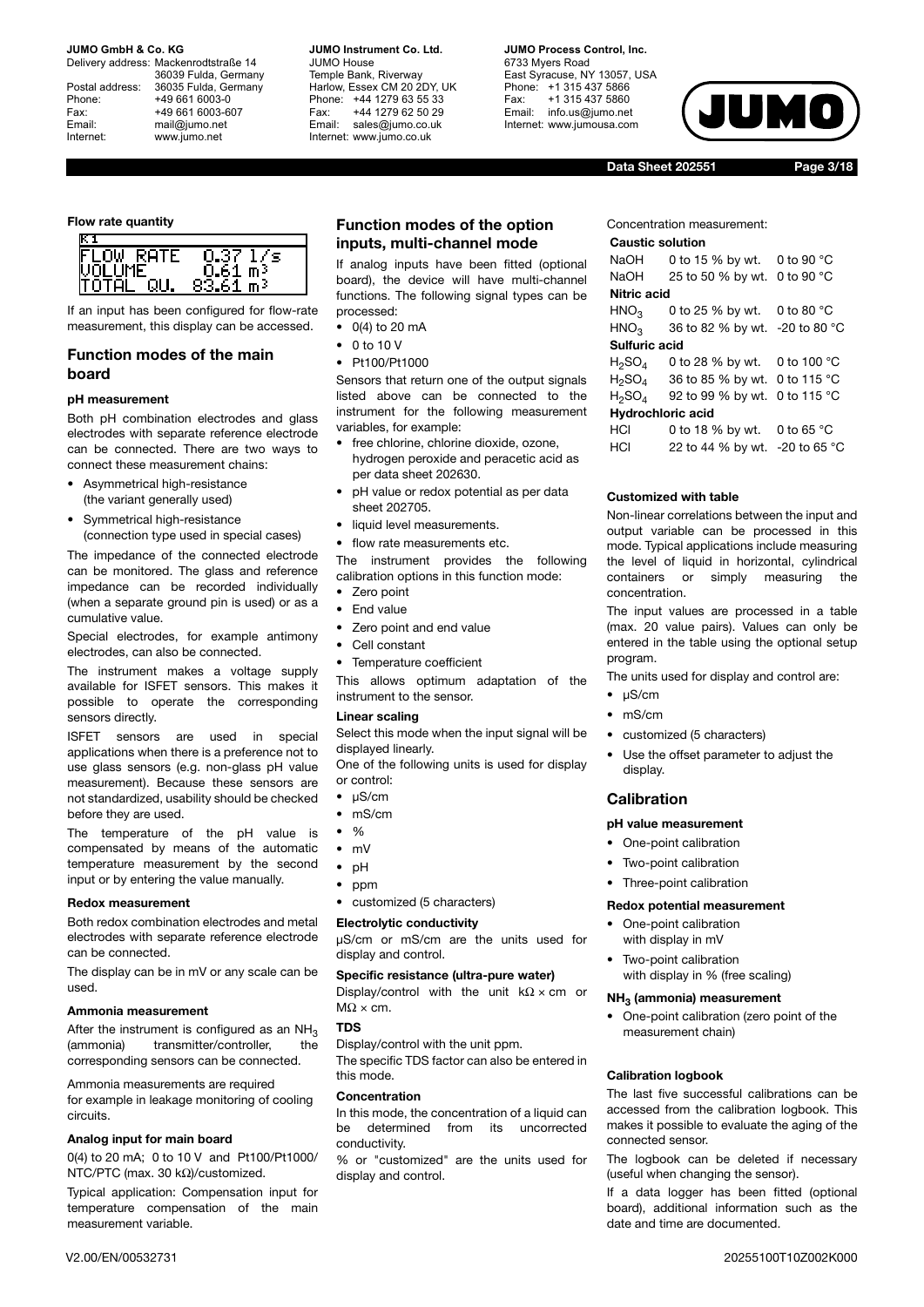Delivery address: Mackenrodtstraße 14 36039 Fulda, Germany Postal address: 36035 Fulda, Germany Phone: +49 661 6003-0 Fax: +49 661 6003-607 Email: mail@jumo.net Internet: www.jumo.net

**JUMO Instrument Co. Ltd.** JUMO House Temple Bank, Riverway Harlow, Essex CM 20 2DY, UK Phone: +44 1279 63 55 33 Fax: +44 1279 62 50 29 Email: sales@jumo.co.uk Internet: www.jumo.co.uk

**JUMO Process Control, Inc.** 6733 Myers Road East Syracuse, NY 13057, USA Phone: +1 315 437 5866 Fax: +1 315 437 5860 Email: info.us@jumo.net Internet: www.jumousa.com

**Data Sheet 202551 Page 4/18**

#### **Calibration timer**

The calibration timer indicates (on request) a required routine calibration. The calibration timer is activated by entering the number of days that must expire before there is a scheduled re-calibration (specified by the system or the operator).

## **Additional functions of the JUMO dTRANS pH 02**

## **Min/max value memory**

This memory records the minimum and maximum input quantities that occur. This information can be used, for example, to assess whether the design of the connected sensor is suitable for the values that actually occur.

## **Binary input**

The following functions can be accessed through the binary input:

- Key lock activation When this function is activated, operation is no longer possible via the keypad.
- "HOLD" mode activation When this function is activated, the outputs (analog and relay) adopt the states previously defined.
- Alarm suppression (controller alarm only) This function is used to temporarily deactivate alarm generation by means of the appropriately configured relay.
- Flow-rate measurement (counting input) Instantaneous value Partial quantity Total quantity

Bridging the corresponding connection terminals with a floating contact (for example a relay) activates a predefined function.

## **Wash timer**

A software function can be used to trigger cyclically recurring actions by controlling a relay.

## **Control functions**

Functions can be assigned to the relays. The functions can be configured in turn by parameters P, PI, PD and PID structures can be freely programmed as control functions.

## **Relay outputs**

Two relay changeover contacts are available for the main measurement variable and/or the temperature.

- The following functions can be programmed:
- Switching direction (min/max)
- Limit controller (energizing/deenergizing delay, hysteresis)
- Pulse length output (see control functions)
- Modulating function (see control functions)
- Pulse controls With this function, the output briefly switches on when the switching point is reached and then switches off again
- Wash timer elapsed
- Alarm
- Sensor/range error
- Behavior in the event of an alarm, underrange or overrange measurement, calibration and "HOLD"

### **Flow-rate measurement**

Flow rate transmitters can be connected directly to the binary inputs. One input is available for "slow speed" (up to about 300 Hz) and one for "high speed" (up to about 10 kHz). The current flow rate, partial quantity and total quantity can be displayed in different units (I/s, I/min, I/h,  $m^3$ /min,  $m^3$ /h, GAL(US)/s, GAL(US)/min, GAL(US)/h, or  $I$ ,  $m^3$ , GAL(US)).

## **Data logger**

Up to 43,500 data sets can be stored in the data logger (ring buffer). Depending on the resolution, that corresponds to a storage time ranging from about 10 hours to 150 days. Data can be read by means of the setup program and then further processed with an "Office" product.

The data logger makes it possible to record and document processes and supports analysis of the same processes.

## **Contact functions**



### **Min. limit function**



### **Alarm window 1**



### **Alarm window 2**



### **Pulse contact**

#### **Triggering condition longer than pulse duration**

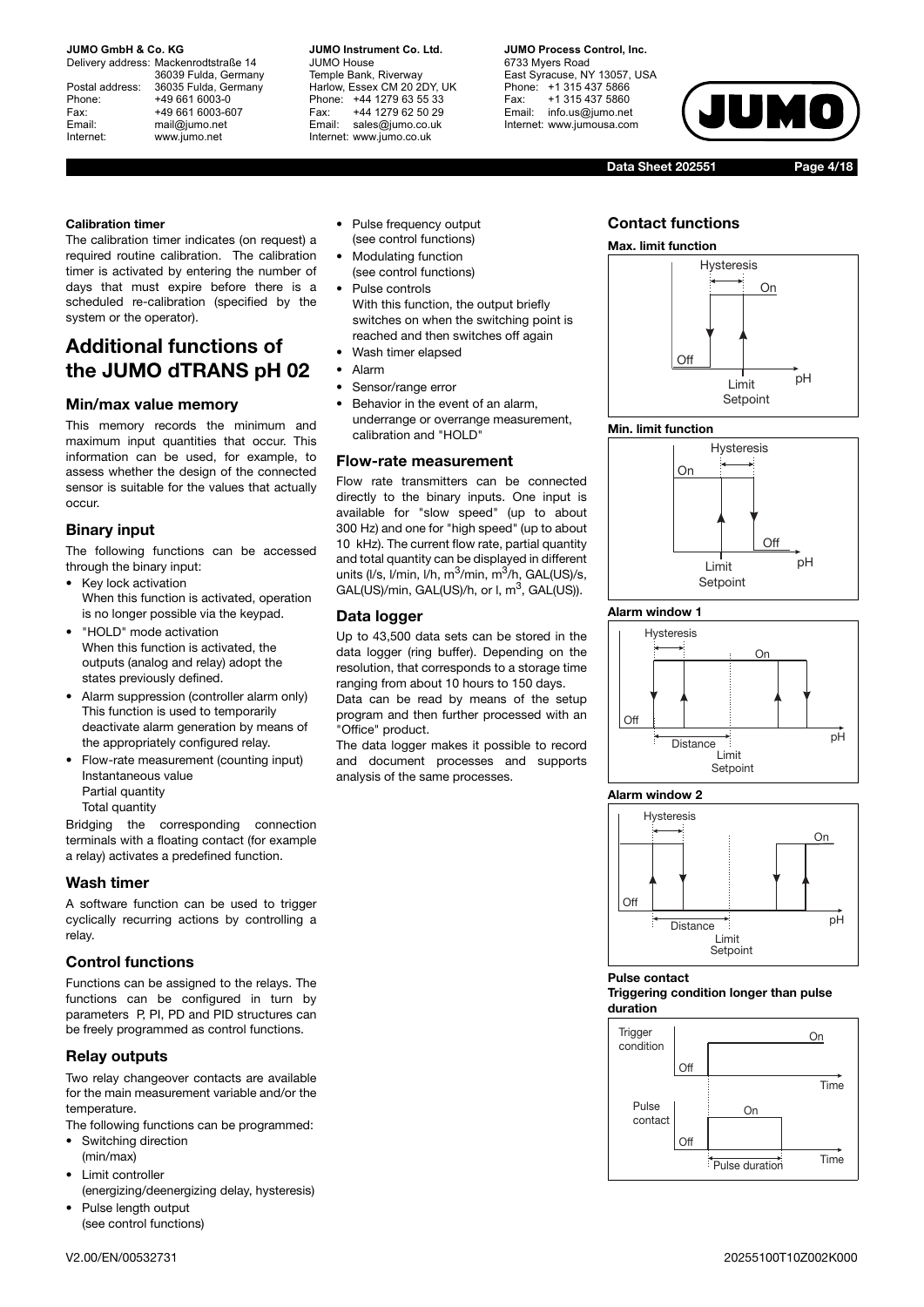Delivery address: Mackenrodtstraße 14 36039 Fulda, Germany Postal address: 36035 Fulda, Germany Phone: +49 661 6003-0 Fax: +49 661 6003-607 Email: mail@jumo.net Internet: www.jumo.net

**JUMO Instrument Co. Ltd.** JUMO House Temple Bank, Riverway Harlow, Essex CM 20 2DY, UK Phone: +44 1279 63 55 33 Fax: +44 1279 62 50 29 Email: sales@jumo.co.uk Internet: www.jumo.co.uk

#### **JUMO Process Control, Inc.** 6733 Myers Road East Syracuse, NY 13057, USA Phone: +1 315 437 5866 Fax: +1 315 437 5860

Email: info.us@jumo.net Internet: www.jumousa.com



**Data Sheet 202551 Page 5/18**

#### **Pulse contact**

#### **Triggering condition shorter than pulse duration**



#### **Pulse width controller**



If actual value x exceeds setpoint w, the P controller will control in proportion to the control deviation. When the proportional band is exceeded, the controller operates with an output level of 100 % (100 % clock ratio).

#### **Pulse frequency controller**

**(output active with x > w and P control structure)**



If actual value x exceeds setpoint w, the P controller will control in proportion to the control deviation. When the proportional band is exceeded, the controller operates with an output level of 100 % (maximum switching frequency).

## **Math and logic module**

The math module makes it possible to integrate measurement value of the analog inputs into a mathematical formula so that the calculated process variable can be displayed. The logic module can be used, for example, to link binary inputs and limit comparators with each other logically.

Up to two math or logic formulas can be entered with the setup program and the results of calculations can be displayed or exported via outputs (via PC setup software only).

## **Setup PC program (accessory)**

The setup PC program is available in German, English and French for configuring the instrument. You can use it to create and edit sets of data and transfer them to the instrument, as well as read them out from it. The data can be stored and printed.

| <b>ART ATANK ART CALLS</b><br>· File info header:                                                               |  |
|-----------------------------------------------------------------------------------------------------------------|--|
| <b>Tachan Tour of</b><br>· Hardware / Basic setting:<br><b>Fall</b> Africa                                      |  |
| <b><i>India bout lines</i></b><br>· Analog input, principal value:<br>Analysis and area<br><b>Stuart starts</b> |  |
| · Analog input: temperature:<br>Link value norths<br><b>Braz</b> salesh                                         |  |
| Andrep material<br>Analog input, optional cards:<br><b>STATE CATE TIME</b><br><b>Delay legale Scotlan</b>       |  |
| <b>· Binary inputs:</b><br><b>Huma</b> Clusters                                                                 |  |
| distant man<br>· Controller:<br>the course.<br><b>Concision Ford</b>                                            |  |
| · Limit value monitoring:                                                                                       |  |
| · Binary outputs:                                                                                               |  |
| Analog outputs:                                                                                                 |  |
| · Interfaces:                                                                                                   |  |
| · Wash cycle timer:                                                                                             |  |
| · Data logger (configuration):<br>ala                                                                           |  |

### **Setup interface**

The setup interface is integrated into the JUMO dTRANS pH 02 by default. You can use it, together with the setup program (accessory) and a setup interface (accessory), to configure the instrument.

## **RS232/RS485 interface**

The serial interface is used for communication with higher-level systems when the Modbus/ Jbus protocol is used.

## **PROFIBUS-DP**

The JUMO dTRANS pH 02 can be integrated into a fieldbus system according to the PROFIBUS-DP standard via the PROFIBUS-DP interface. This PROFIBUS-DP version is especially designed for communication between automation systems and distributed peripheral devices at the field level and is optimized for speed.

Data is transferred serially based on the RS485 standard.

Using the project design tool that is included in the delivery (GSD generator; GSD = device master file), a standardized GSD file is created by selecting characteristic device features of the JUMO dTRANS pH 02. This file is used to integrate the controller into the fieldbus system.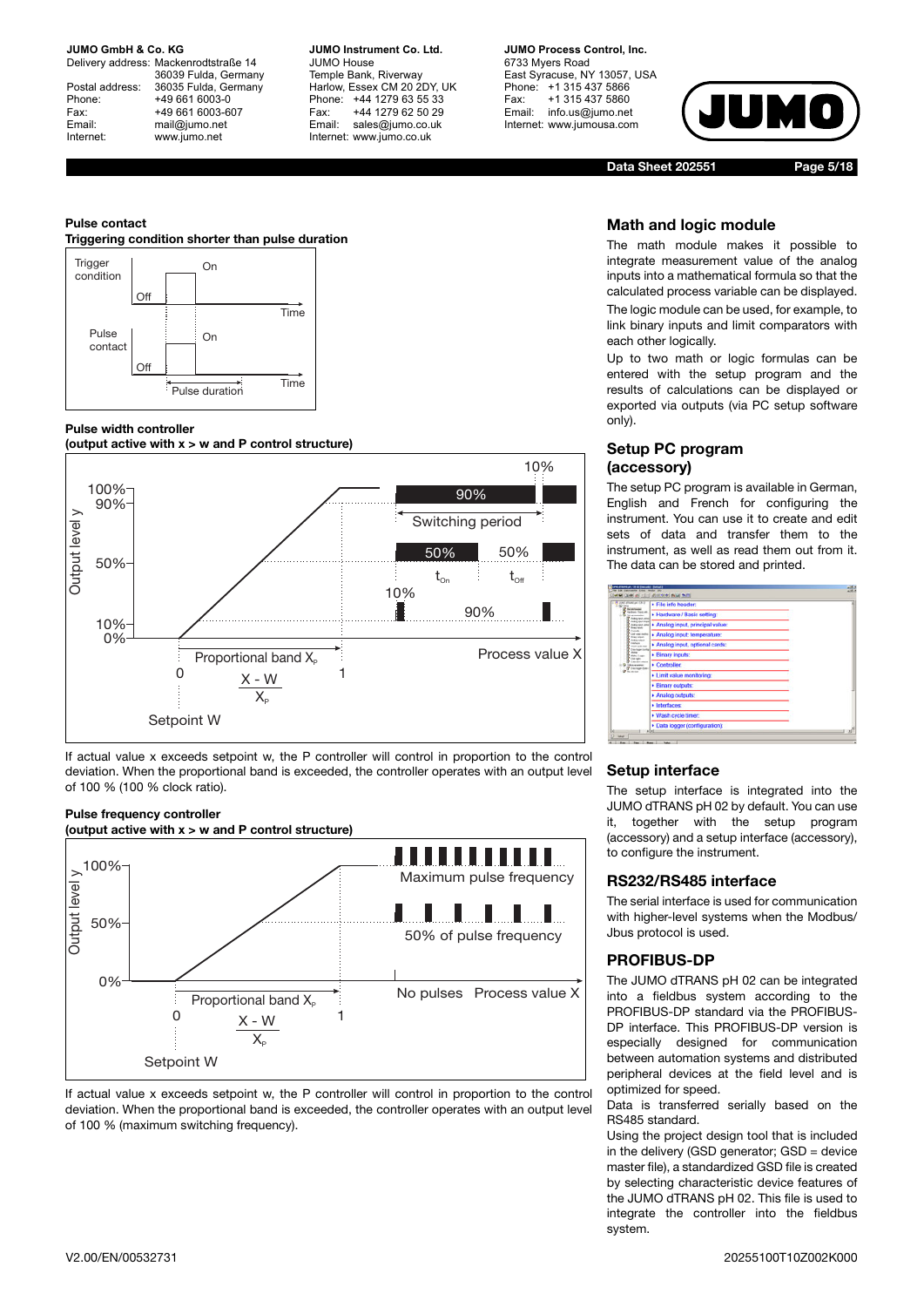Delivery address: Mackenrodtstraße 14 36039 Fulda, Germany Postal address: 36035 Fulda, Germany Phone: +49 661 6003-0<br>
Fax: +49 661 6003-6<br>
Email: mail@jumo.net +49 661 6003-607 mail@jumo.net Internet: www.jumo.net

**JUMO Instrument Co. Ltd.** JUMO House Temple Bank, Riverway Harlow, Essex CM 20 2DY, UK Phone: +44 1279 63 55 33 Fax: +44 1279 62 50 29 Email: sales@jumo.co.uk Internet: www.jumo.co.uk

**JUMO Process Control, Inc.** 6733 Myers Road East Syracuse, NY 13057, USA Phone: +1 315 437 5866 Fax: +1 315 437 5860 Email: info.us@jumo.net Internet: www.jumousa.com



**Data Sheet 202551 Page 6/18**

## **Technical data**

## **Inputs (main board)**

| <b>Main input</b>      | Measuring range/control range                               | Accuracy               | <b>Effect of temperature</b> |
|------------------------|-------------------------------------------------------------|------------------------|------------------------------|
| pH value               | $-2$ to $+16$ pH                                            | $\leq$ 0.3 % of range  | 0.2 %/10 K                   |
| Redox potential        | $-1500$ to $+1500$ mV                                       | $\leq$ 0.3 % of range  | 0.2 %/10 K                   |
| $NH3$ (ammonia)        | 0 to 9999 ppm                                               | $\leq$ 0.3 % of range  | 0.2 %/10 K                   |
| Secondary input        |                                                             |                        |                              |
| Temperature Pt100/1000 | -50 to +250 $^{\circ}$ C <sup>a</sup>                       | $\leq$ 0.25 % of range | 0.2 %/10 K                   |
| Temperature NTC/PTC    | 0.1 to 30 k $\Omega$<br>Entry via table with 20 value pairs | $\leq$ 1.5 % of range  | 0.2 %/10 K                   |
| Standard signal        | 0(4) to 20 mA or 0 to 10 V                                  | 0.25 % of range        | 0.2 %/10 K                   |
| Resistance transmitter | Minimum: $100 \Omega$<br>Maximum: 3 k $\Omega$              | $\pm 5 \Omega$         | $0.1\% / 10K$                |

<sup>a</sup> Selectable in °F.

## **Resistance thermometer inputs (optional board)**

| <b>Designation</b>                   | <b>Connection type</b>                                                                                                                                       | <b>Measuring range</b> | <b>Measuring accuracy</b> |               | <b>Effect of ambient</b>     |
|--------------------------------------|--------------------------------------------------------------------------------------------------------------------------------------------------------------|------------------------|---------------------------|---------------|------------------------------|
|                                      |                                                                                                                                                              |                        | 3-wire/4-wire             | 2-wire        | temperature                  |
| Pt100 DIN EN 60751<br>(factory-set)  | 2-wire/3-wire<br>4-wire                                                                                                                                      | $-200$ to $+850$ °C    | $\leq 0.05 \%$            | $\leq 0.4 \%$ | 50 ppm/ $\degree$ C          |
| Pt1000 DIN EN 60751<br>(factory-set) | 2-wire/3-wire<br>4-wire                                                                                                                                      | $-200$ to $+850$ °C    | $\leq$ 0.1 %              | $\leq 0.2 \%$ | 50 ppm/ $\mathrm{^{\circ}C}$ |
| Sensor lead resistance               | Maximum 30 $\Omega$ per line with three- and four-wire circuit                                                                                               |                        |                           |               |                              |
| Measurement current                  | approx. 250 µA                                                                                                                                               |                        |                           |               |                              |
| Lead compensation                    | Not required for three- and four-wire circuit. With a 2-wire circuit, lead resistance can be<br>compensated in the software by correcting the process value. |                        |                           |               |                              |

## **Standard signals inputs (optional board)**

| <b>Designation</b>     | <b>Measuring range</b>                                                                              | <b>Measuring accuracy</b> | <b>Effect of ambient</b><br>temperature |
|------------------------|-----------------------------------------------------------------------------------------------------|---------------------------|-----------------------------------------|
| Voltage                | $0(2)$ to 10 V<br>$0$ to 1 V<br>Input resistance <sub><math>F &gt; 100 \text{ k}\Omega</math></sub> | $\leq 0.05 \%$            | 100 ppm/ $\degree$ C                    |
| Electrical current     | $0(4)$ to 20 mA,<br>Voltage drop $\leq 1.5$ V                                                       | $\leq 0.05 \%$            | 100 ppm/ $\degree$ C                    |
| Resistance transmitter | Minimum: 100 $\Omega$<br>Maximum: 4 $k\Omega$                                                       | $\pm 4 \Omega$            | 100 ppm/ $\mathrm{^{\circ}C}$           |

## **Temperature compensation**

| <b>Neasurement variable</b> | Compensation | Range <sup>a</sup>        |
|-----------------------------|--------------|---------------------------|
| pH value                    | Yes          | $-10$ to $+150^{\circ}$ C |
| Redox potential             | <b>No</b>    | Not applicable            |
| $NH3$ (ammonia)             | Yes          | $-20$ to $+50^{\circ}$ C  |

a Note the sensor operating temperature range!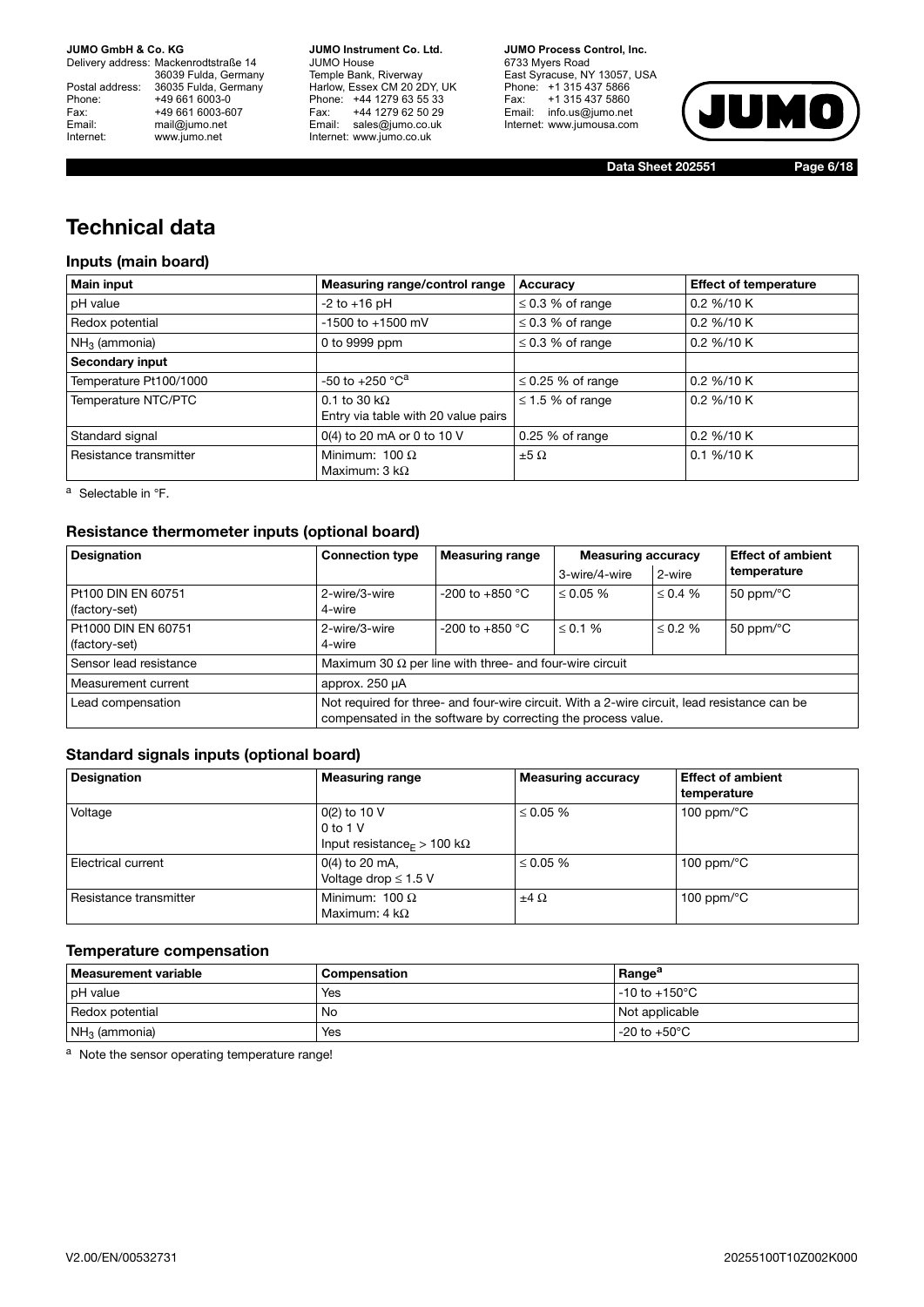Delivery address: Mackenrodtstraße 14 36039 Fulda, Germany Postal address: 36035 Fulda, Germany Phone: +49 661 6003-0<br>
Fax: +49 661 6003-6<br>
Email: mail@jumo.net +49 661 6003-607 mail@jumo.net Internet: www.jumo.net

**JUMO Instrument Co. Ltd.** JUMO House Temple Bank, Riverway Harlow, Essex CM 20 2DY, UK Phone: +44 1279 63 55 33 Fax: +44 1279 62 50 29 Email: sales@jumo.co.uk Internet: www.jumo.co.uk

**JUMO Process Control, Inc.** 6733 Myers Road East Syracuse, NY 13057, USA Phone: +1 315 437 5866 Fax: +1 315 437 5860 Email: info.us@jumo.net Internet: www.jumousa.com



**Data Sheet 202551 Page 7/18**

## **Measuring circuit monitoring**

| Inputs                 |                          | Over range/underrange | <b>Short circuit</b> | <b>Broken lead</b> |
|------------------------|--------------------------|-----------------------|----------------------|--------------------|
| pH value               |                          | Yes                   | Yes <sup>a</sup>     | Yes <sup>a</sup>   |
| Redox potential        |                          | Yes                   | No                   | No                 |
| $NH3$ (ammonia)        |                          | Yes                   | No                   | No                 |
| Temperature            |                          | Yes                   | Yes                  | Yes                |
| Voltage                | 2 to 10 V<br>0 to 10 V   | Yes<br>Yes            | Yes<br>No            | Yes<br>No          |
| Current                | 4 to 20 mA<br>0 to 20 mA | Yes<br>Yes            | Yes<br>No            | Yes<br>No          |
| Resistance transmitter |                          | No                    | No                   | Yes                |

a The sensor can be monitored for short circuit and broken lead during the pH measurement by activating the impedance measurement.

## **Impedance measurement**

The impedance measurement can optionally be activated.

Because it depends on some boundary parameters, note the following points:

- Only glass-based sensors are permitted.
- The sensors must be connected directly to the transmitter.
- Only one impedance converter may be used in the measuring circuit!
- The maximum permissible line length between sensor and transmitter is 10 m.
- Liquid resistances are included directly in the measurement results. We therefore recommend activating the measurement in liquids beginning with a minimum conductivity of about 100 µS/cm.

### **Binary input**

| Activation                       | Floating contact is open: function is not active<br>Floating contact is closed: function is active                                                                                          |
|----------------------------------|---------------------------------------------------------------------------------------------------------------------------------------------------------------------------------------------|
| <b>Function</b>                  | Key lock, manual mode, HOLD, HOLD inverse, alarm suppression, freeze measured value, level<br>lock, reset day counter, reset total counter, parameter set changeover, flow-rate measurement |
| Pulse input for flow measurement | Binary input 1: approx. 3 to 2000 Hz, resolution 2 Hz                                                                                                                                       |
|                                  | Binary input 2: approx. 4 to 300 Hz, resolution 0.5 Hz                                                                                                                                      |
|                                  | At the device only one binary input for flow measurement can be used.                                                                                                                       |

## **Controller**

| Controller type        | Limit comparators, limit controllers, pulse length controllers, pulse frequency<br>controllers, modulating controllers, continuous controllers |
|------------------------|------------------------------------------------------------------------------------------------------------------------------------------------|
| l Controller structure | P/PI/PD/PID                                                                                                                                    |

#### **Outputs**

| Relay (changeover)         | PSU board      |                                                              |
|----------------------------|----------------|--------------------------------------------------------------|
|                            |                |                                                              |
| Contact rating             |                | 5 A at AC 240 V resistive load                               |
| Contact service life       |                | 350,000 operations at nominal load/750,000 operations at 1 A |
| Voltage supply for         | PSU board      | Electrically isolated, non-controlled                        |
| 2-wire transmitter         |                | DC 17 V at 20 mA, open-circuit voltage approx. DC 25 V       |
| Voltage supply for ISFET   | Optional board | DC $\pm 5$ V; 5 mA                                           |
| Voltage supply for         | Optional board | DC 12 V; 10 mA                                               |
| inductive proximity switch |                |                                                              |
| Relay (changeover)         | Optional board |                                                              |
| Contact rating             |                | 8 A at AC 240 V resistive load                               |
| Contact service life       |                | 100,000 operations at nominal load/350,000 operations at 3 A |
| Relay SPST (normally open) | Optional board |                                                              |
| Contact rating             |                | 3 A at AC 240 V resistive load                               |
| Contact service life       |                | 350,000 operations at nominal load/900,000 operations at 1 A |
| Semiconductor relay        | Optional board |                                                              |
| Contact rating             |                | 1 A at 240 V                                                 |
| Protective circuit         |                | Varistor                                                     |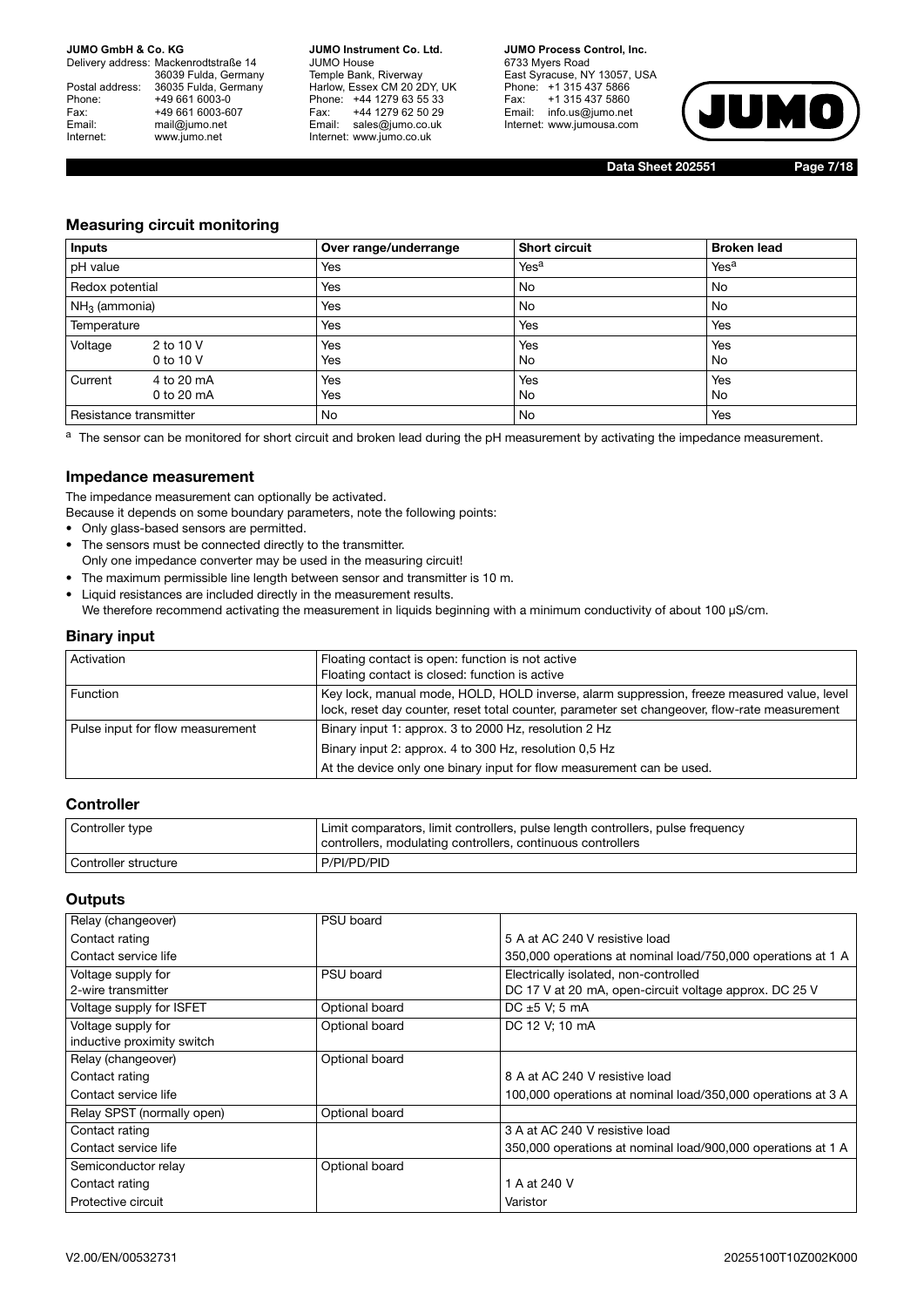Delivery address: Mackenrodtstraße 14 36039 Fulda, Germany Postal address: 36035 Fulda, Germany Postal address: 36035 Fulda, Ge<br>
Phone: +49 661 6003-0<br>
Fax: +49 661 6003-6<br>
Email: mail@jumo.net +49 661 6003-607 mail@jumo.net Internet: www.jumo.net

**JUMO Instrument Co. Ltd.** JUMO House Temple Bank, Riverway Harlow, Essex CM 20 2DY, UK Phone: +44 1279 63 55 33 Fax: +44 1279 62 50 29 Email: sales@jumo.co.uk Internet: www.jumo.co.uk

**JUMO Process Control, Inc.** 6733 Myers Road East Syracuse, NY 13057, USA Phone: +1 315 437 5866 Fax: +1 315 437 5860 Email: info.us@jumo.net Internet: www.jumousa.com



**Data Sheet 202551 Page 8/18**

| PhotoMOS <sup>®</sup> relay | Optional board | $U \le DC$ 45 V<br>$U \le AC$ 30 V<br>$l \leq 200$ mA |
|-----------------------------|----------------|-------------------------------------------------------|
| Voltage                     | Optional board |                                                       |
| Output signals              |                | 0 to 10 V or 2 to 10 V                                |
| Load resistance             |                | $R_{load} \ge 500 \Omega$                             |
| Accuracy                    |                | $\leq$ 0.5 %                                          |
| <b>Electrical current</b>   | Optional board |                                                       |
| Output signals              |                | 0 to 20 mA or 4 to 20 mA                              |
| Load resistance             |                | $R_{load} \leq 500 \Omega$                            |
| Accuracy                    |                | $\leq$ 0.5 %                                          |

## **Display**

| Type | ) graphic display, blue with background lighting, 122 $\times$ 32 pixels<br>. |
|------|-------------------------------------------------------------------------------|
|      |                                                                               |

## **Electrical data**

| Voltage supply (switch-mode PSU)    | AC 110 to 240 V +10/-15 %; 48 to 63 Hz or    |
|-------------------------------------|----------------------------------------------|
|                                     | AC/DC 20 to 30 V; 48 to 63 Hz                |
| Electrical safety                   | To DIN EN 61010, Part 1                      |
|                                     | overvoltage category II, pollution degree 2  |
| Power draw                          | Approx. 14 VA (20 A fuse max.)               |
| Data backup                         | <b>EEPROM</b>                                |
| Electrical connection               | On the back via screw terminals,             |
|                                     | conductor cross-section up to max. 2.5 $mm2$ |
| Electromagnetic Compatibility (EMC) | DIN EN 61326-1                               |
| Interference emission               | Class A                                      |
| Interference immunity               | To industrial requirements                   |

### **Case**

| Enclosure type          | Plastic case for panel mounting to DIN IEC 61554 (indoor use) |
|-------------------------|---------------------------------------------------------------|
| Depth behind panel      | 90 mm                                                         |
| Ambient temperature     | -5 to +55 $^{\circ}$ C                                        |
| Storage temperature     | -30 to +70 $^{\circ}$ C                                       |
| Climatic rating         | Rel. humidity $\leq 90$ % annual mean, no condensation        |
| Site altitude           | Up to 2000 m above sea level                                  |
| Operating position      | Horizontal                                                    |
| Enclosure protection    | To DIN EN 60529                                               |
| In panel case           | Front IP65, rear IP20                                         |
| In surface-mounted case | IP <sub>65</sub>                                              |
| Weight (fully fitted)   | About 380 g                                                   |

### **Interface**

| <b>Modbus</b>        |                        |
|----------------------|------------------------|
| Interface type       | RS422/RS485            |
| Protocol             | Modbus, Modbus Integer |
| Baud rate            | 9600, 19200, 38400     |
| Device address       | $0$ to 255             |
| Max, number of nodes | 32                     |
| <b>PROFIBUS-DP</b>   |                        |
| Device address       | 0 to 255               |

## **Approvals/marks of conformity**

| Mark of<br>conformity | Testing laboratory        | Certificates/certification<br>numbers | Test basis                              | valid for      |
|-----------------------|---------------------------|---------------------------------------|-----------------------------------------|----------------|
| c UL us               | Underwriters Laboratories | l E 201387                            | UL 61010-1<br>CAN/CSA-C22.2 No. 61010-1 | Type 202551/01 |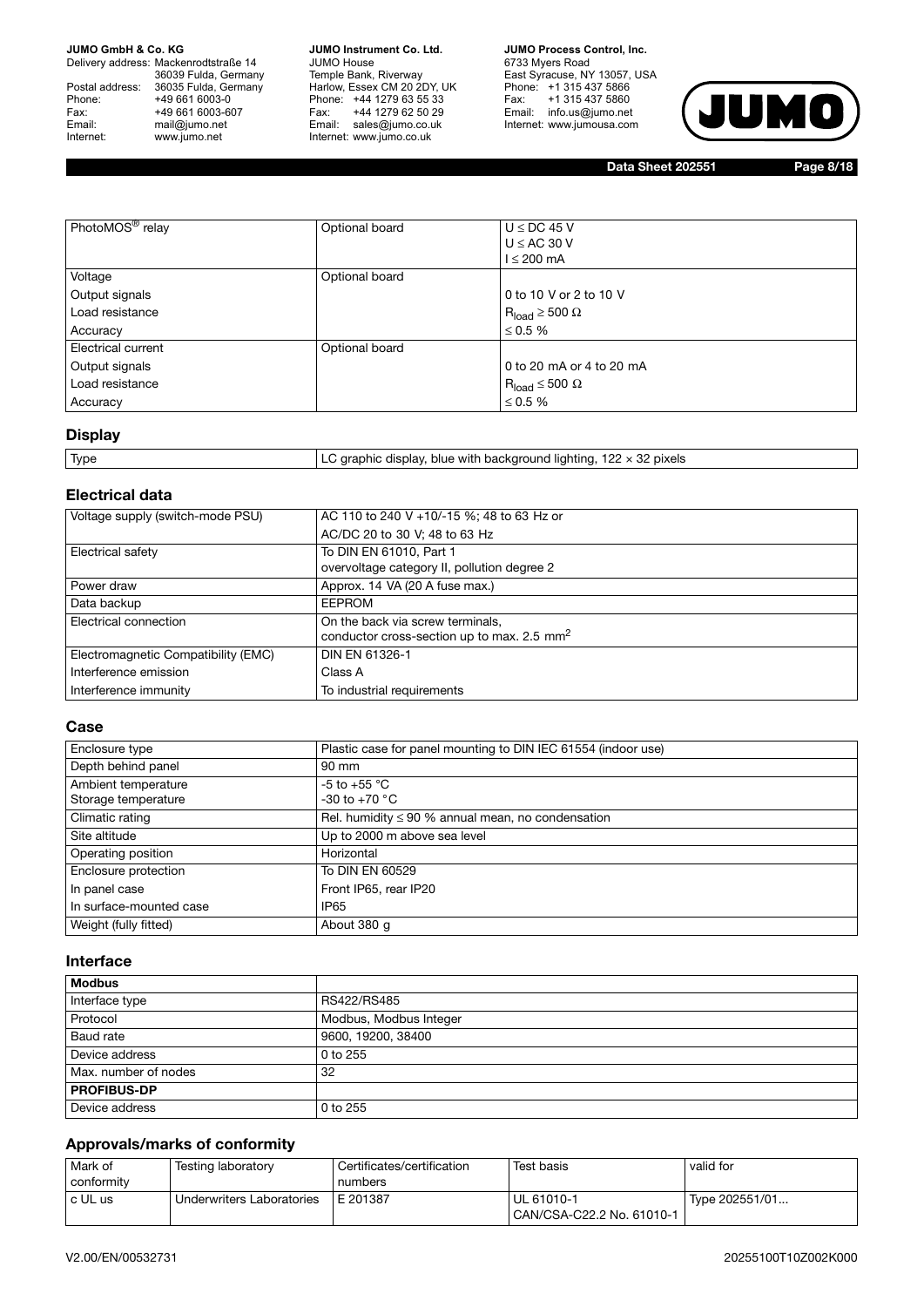Delivery address: Mackenrodtstraße 14 36039 Fulda, Germany Postal address: 36035 Fulda, Germany Postal address: 36035 Fulda, Ge<br>
Phone: +49 661 6003-0<br>
Fax: +49 661 6003-6<br>
Email: mail@jumo.net +49 661 6003-607 mail@jumo.net Internet: www.jumo.net

**JUMO Instrument Co. Ltd.** JUMO House Temple Bank, Riverway Harlow, Essex CM 20 2DY, UK Phone: +44 1279 63 55 33 Fax: +44 1279 62 50 29 Email: sales@jumo.co.uk Internet: www.jumo.co.uk

**JUMO Process Control, Inc.** 6733 Myers Road East Syracuse, NY 13057, USA Phone: +1 315 437 5866 Fax: +1 315 437 5860 Email: info.us@jumo.net Internet: www.jumousa.com



**Data Sheet 202551 Page 9/18**

## **Electrical connection**



## **Mounting information for conductor cross-sections and ferrules**

| Ferrule                                                      | <b>Conductor cross-</b><br>section           |                    | <b>Minimum</b><br>ferrule length |  |
|--------------------------------------------------------------|----------------------------------------------|--------------------|----------------------------------|--|
|                                                              | <b>Minimum</b>                               | <b>Maximum</b>     | or stripping                     |  |
| Without ferrule                                              | $0.34 \, \text{mm}^2$                        | $2.5 \text{ mm}^2$ | 10 mm (stripping)                |  |
| Without collar                                               | 0.25 mm <sup>2</sup> 2.5 mm <sup>2</sup>     |                    | $10 \text{ mm}$                  |  |
| With collar up to $1.5$ mm <sup>2</sup> 0.25 mm <sup>2</sup> |                                              | $1.5 \text{ mm}^2$ | $10 \text{ mm}$                  |  |
| Twin, with collar                                            | $0.25$ mm <sup>2</sup>   1.5 mm <sup>2</sup> |                    | $12 \text{ mm}$                  |  |

| (1) | Row              | (a)                                               | Option | (b) | Option 2 | (C) | Option 3 |
|-----|------------------|---------------------------------------------------|--------|-----|----------|-----|----------|
| (2) | Row 2            | Main board (pH/redox/temperature/standard signal) |        |     |          |     |          |
| (3) | Row <sub>3</sub> | PSU board (voltage supply/2x relays)              |        |     |          |     |          |

## **Optional board (row 1, slot a, b or c)**

| <b>Function</b>                                               | Symbol                                                                              | <b>Terminal</b><br>for slot (a)                  | <b>Terminal</b><br>for slot (b) | <b>Terminal</b><br>for slot (c) |
|---------------------------------------------------------------|-------------------------------------------------------------------------------------|--------------------------------------------------|---------------------------------|---------------------------------|
| <b>Analog input</b>                                           |                                                                                     |                                                  |                                 |                                 |
| Temperature sensor in a two-wire circuit<br>Pt100 or Pt1000   | 119                                                                                 | $\sqrt{2}$<br>$\overline{4}$                     | 6<br>8                          | 10<br>12                        |
| Temperature sensor in a three-wire circuit<br>Pt100 or Pt1000 | $\circ$<br>eMC<br>◠<br>O                                                            | $\sqrt{2}$<br>3<br>4                             | 6<br>$\overline{7}$<br>8        | 10<br>11<br>12                  |
| <b>Resistance transmitter</b>                                 | $\mathsf E$<br>O<br>S<br>O<br>O<br>A                                                | $\overline{c}$<br>$\ensuremath{\mathsf{3}}$<br>4 | 6<br>7<br>8                     | 10<br>11<br>12                  |
| <b>Electrical current</b>                                     | $+$ 0-<br>$\sim$ 0-                                                                 | $\mathbf 3$<br>$\overline{4}$                    | $\overline{7}$<br>8             | 11<br>12                        |
| Voltage<br>0(2) to 10 V                                       | $-0+$<br>- O-                                                                       | $\mathbf{1}$<br>$\mathbf{2}$                     | 5<br>6                          | 9<br>10                         |
| Voltage<br>0 to 1 V                                           | $-0$ +<br>- O-                                                                      | $\sqrt{2}$<br>3                                  | 6<br>$\overline{7}$             | 10<br>11                        |
| <b>Continuous output</b>                                      |                                                                                     |                                                  |                                 |                                 |
| <b>Current or voltage</b>                                     | $\sim$ +<br>- O-                                                                    | $\sqrt{2}$<br>3                                  | 6<br>$\overline{7}$             | 10<br>11                        |
| <b>Modbus interface</b>                                       |                                                                                     |                                                  |                                 |                                 |
| <b>RS422</b>                                                  | $\overline{\phantom{a}}$ O RxD+<br>$-O$ RxD-<br>$-O$ TxD+<br>$\overline{\sim}$ TxD- | $\overline{\phantom{m}}$                         | $\blacksquare$                  | 9<br>10<br>11<br>12             |
| <b>RS485</b>                                                  | -O RxD/TxD+<br>-O RxD/TxD-                                                          | $\overline{\phantom{a}}$                         | $\blacksquare$                  | 11<br>12                        |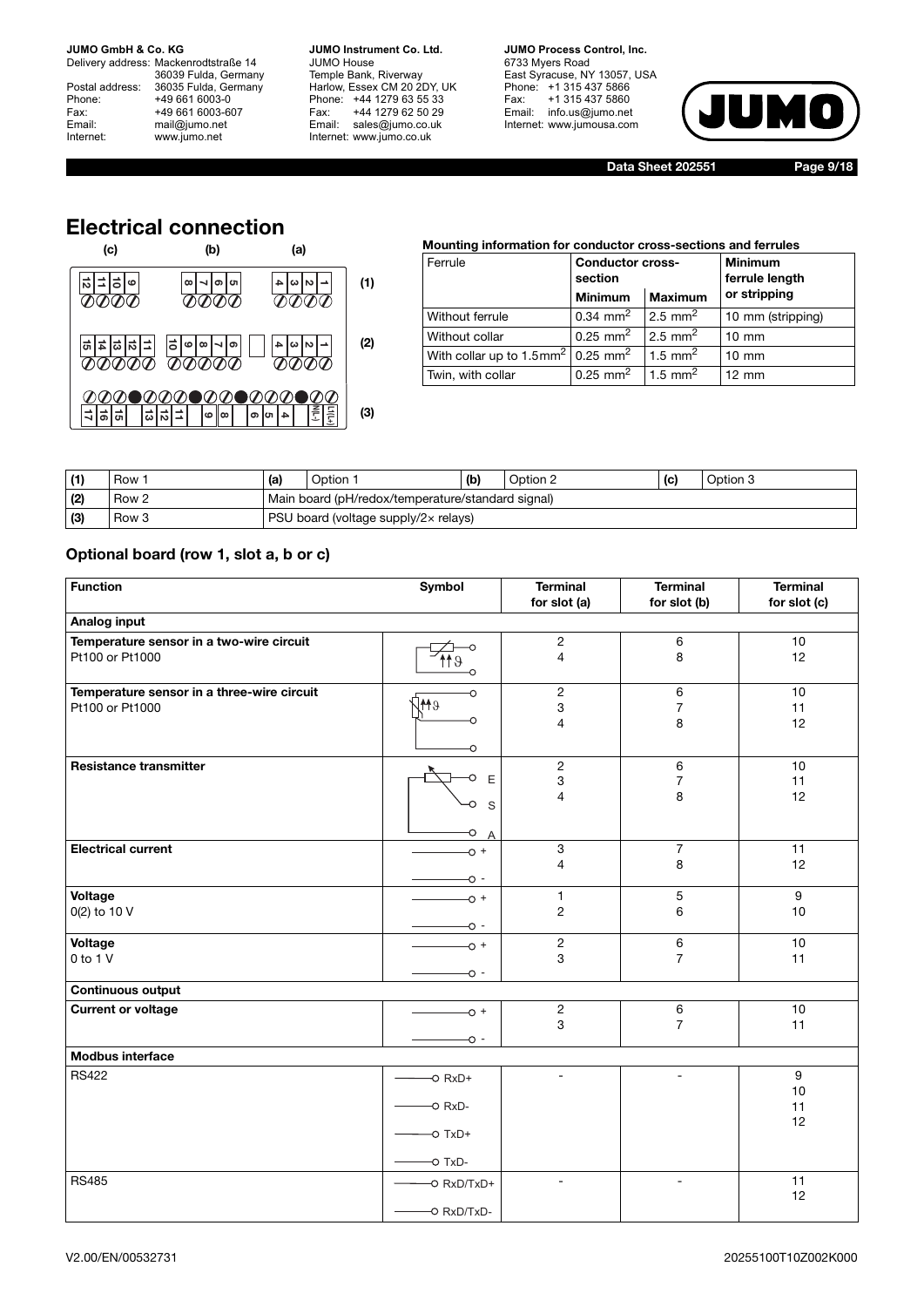Delivery address: Mackenrodtstraße 14 36039 Fulda, Germany Postal address: 36035 Fulda, Germany Phone: +49 661 6003-0<br>
Fax: +49 661 6003-6<br>
Email: mail@jumo.net +49 661 6003-607 mail@jumo.net Internet: www.jumo.net

**JUMO Instrument Co. Ltd.** JUMO House Temple Bank, Riverway Harlow, Essex CM 20 2DY, UK Phone: +44 1279 63 55 33 Fax: +44 1279 62 50 29 Email: sales@jumo.co.uk Internet: www.jumo.co.uk

**JUMO Process Control, Inc.** 6733 Myers Road East Syracuse, NY 13057, USA Phone: +1 315 437 5866 Fax: +1 315 437 5860 Email: info.us@jumo.net Internet: www.jumousa.com



**Data Sheet 202551 Page 10/18**

| <b>Function</b>                 | Symbol                     | <b>Terminal</b><br>for slot (a)                  | <b>Terminal</b><br>for slot (b)   | <b>Terminal</b><br>for slot (c)    |
|---------------------------------|----------------------------|--------------------------------------------------|-----------------------------------|------------------------------------|
| PROFIBUS-DP interface           |                            |                                                  |                                   |                                    |
|                                 | $-O VP(+5V)$               | $\overline{\phantom{a}}$                         | ÷                                 | $\boldsymbol{9}$                   |
|                                 | O RxD/TxD-P(B)             |                                                  |                                   | $10$<br>11                         |
|                                 | -O RxD/TxD-N(A)            |                                                  |                                   | 12                                 |
|                                 | O DGND                     |                                                  |                                   |                                    |
| Data logger interface           |                            |                                                  |                                   |                                    |
| <b>RS485</b>                    | -O RxD/TxD+                | $\overline{\phantom{a}}$                         | $\overline{\phantom{0}}$          | $10$                               |
|                                 | -O RxD/TxD-                |                                                  |                                   | 11                                 |
| Relay (1x changeover)           |                            |                                                  |                                   |                                    |
|                                 | $\circ$ $\circ$            | K <sub>3</sub><br>$\mathbf{1}$                   | K4<br>$\mathbf 5$                 | K <sub>5</sub><br>$\boldsymbol{9}$ |
|                                 | $-0$ P                     | $\sqrt{2}$<br>3                                  | $\,6$<br>$\overline{7}$           | $10\,$<br>11                       |
|                                 |                            |                                                  |                                   |                                    |
| Relay (2x NO, common pin)       | $\overline{\circ}$ s       |                                                  |                                   |                                    |
|                                 | $\overline{\circ}$ s       | K <sub>3</sub><br>$\mathbf{1}$                   | ä,                                | K <sub>5</sub><br>$\boldsymbol{9}$ |
|                                 |                            | $\overline{\mathbf{c}}$                          |                                   | 10                                 |
|                                 | $\overline{\circ}$ P       | $\ensuremath{\mathsf{3}}$<br>K <sub>6</sub>      |                                   | 11<br>K8                           |
|                                 | $\circ$ s                  |                                                  |                                   |                                    |
| Triac (1 A)                     |                            |                                                  |                                   |                                    |
|                                 | O                          | K <sub>3</sub><br>$\sqrt{2}$<br>3                | $\,6\,$<br>K4<br>$\boldsymbol{7}$ | K <sub>5</sub><br>$10$<br>11       |
|                                 | $\bigtriangledown$         |                                                  |                                   |                                    |
|                                 | O                          |                                                  |                                   |                                    |
| PhotoMOS® relay (0.2 A)         |                            |                                                  |                                   |                                    |
|                                 | O                          | K <sub>3</sub><br>1<br>$\mathbf 2$               | K4<br>$\mathbf 5$<br>6            | K <sub>5</sub><br>9<br>$10$        |
|                                 |                            |                                                  |                                   |                                    |
|                                 | O                          |                                                  |                                   |                                    |
|                                 | O                          | K <sub>6</sub><br>$\ensuremath{\mathsf{3}}$<br>4 | K7<br>$\boldsymbol{7}$<br>8       | K <sub>8</sub><br>11<br>12         |
|                                 |                            |                                                  |                                   |                                    |
|                                 | O                          |                                                  |                                   |                                    |
| Voltage supply for ISFET sensor |                            |                                                  |                                   |                                    |
| DC $\pm 5$ V<br>GND             | $+$ O                      | 1<br>$\sqrt{2}$                                  | $\mathbf 5$<br>6                  | $\boldsymbol{9}$<br>$10$           |
|                                 | OT                         | 3                                                | $\boldsymbol{7}$                  | $11$                               |
|                                 | O +                        | 4                                                | $\bf8$                            | 12                                 |
|                                 |                            |                                                  |                                   |                                    |
| DC +12 V                        | $\sim$ -                   | $\mathbf{1}$                                     | $\mathbf 5$                       | $\boldsymbol{9}$                   |
| GND                             | $-0 +$                     | $\overline{c}$                                   | $\,6\,$                           | $10\,$                             |
|                                 | $\overline{\phantom{0}}$ - |                                                  |                                   |                                    |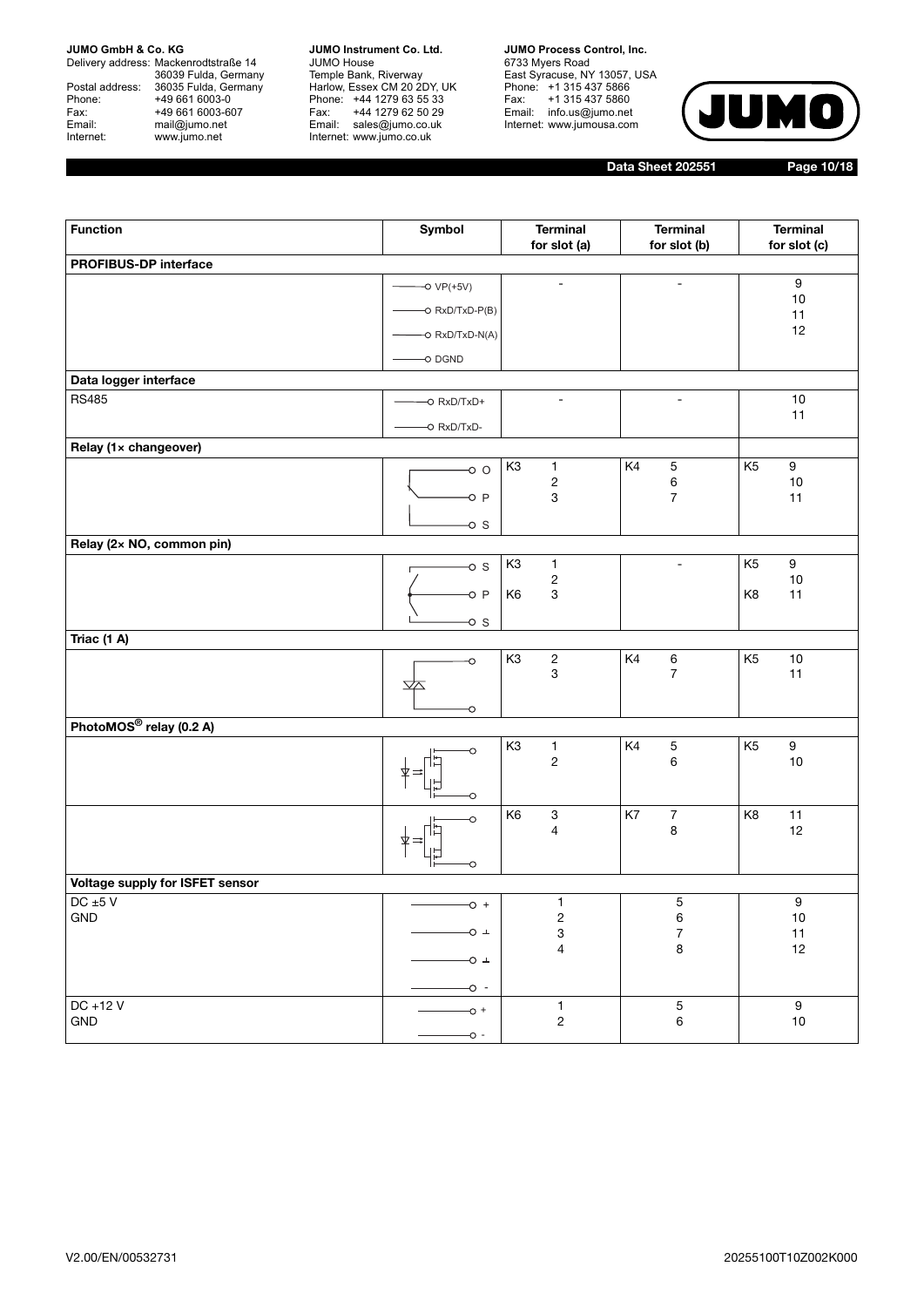Delivery address: Mackenrodtstraße 14 36039 Fulda, Germany Postal address: 36035 Fulda, Germany Postal address: 36035 Fulda, Ge<br>
Phone: +49 661 6003-0<br>
Fax: +49 661 6003-6<br>
Email: mail@jumo.net +49 661 6003-607 mail@jumo.net Internet: www.jumo.net

**JUMO Instrument Co. Ltd.** JUMO House Temple Bank, Riverway Harlow, Essex CM 20 2DY, UK Phone: +44 1279 63 55 33 Fax: +44 1279 62 50 29 Email: sales@jumo.co.uk Internet: www.jumo.co.uk

**JUMO Process Control, Inc.** 6733 Myers Road East Syracuse, NY 13057, USA Phone: +1 315 437 5866 Fax: +1 315 437 5860 Email: info.us@jumo.net Internet: www.jumousa.com



**Data Sheet 202551 Page 11/18**

## **Main board (row 2)**

| <b>Function</b>                                                   | <b>Symbol</b> | <b>Terminal</b> |
|-------------------------------------------------------------------|---------------|-----------------|
| Voltage supply for ISFET sensor                                   | $-0 +$        | 11              |
| DC $\pm 4.85$ V                                                   |               | 10              |
| <b>GND</b>                                                        | −O ⊥          | 15              |
|                                                                   | - 0           |                 |
| Standard signal input for electrical current                      | $\sim$ +      | 3               |
| 0(4) to 20 mA                                                     | - O-          | $\overline{4}$  |
| Standard signal input for voltage                                 | $\sim$ +      | 1               |
| 0(2) to 10 V or 10 to 0(2) V                                      |               | 4               |
| Temperature sensor in a two-wire circuit                          | - O           | $\overline{2}$  |
| Pt100 or Pt1000                                                   | O             | 3               |
|                                                                   |               | 4               |
|                                                                   |               |                 |
| Temperature sensor in a three-wire circuit                        | O             | 2               |
| Pt100 or Pt1000                                                   | $e$ 11        | 3               |
|                                                                   | ∩             | 4               |
|                                                                   | O             |                 |
| <b>Resistance transmitter</b>                                     | E<br>O        | $\overline{4}$  |
|                                                                   | S<br>$\Omega$ | 3<br>2          |
|                                                                   |               |                 |
|                                                                   | O<br>A        |                 |
| pH/redox electrode                                                |               |                 |
| Shield for pH (with triaxial cable only!)                         |               | 6               |
| Glass/metal electrode                                             | C             |                 |
|                                                                   |               |                 |
|                                                                   | O             | 7               |
| Reference electrode                                               | $\Omega$      | 8               |
|                                                                   |               |                 |
|                                                                   | O             |                 |
| Liquid potential (LP)                                             | ∩             | 9               |
| With asymmetrical connection, bridge between                      |               |                 |
| terminal 8 and 9<br>With symmetrical connection, LP on terminal 9 |               |                 |
| Binary inputs <sup>a</sup>                                        |               |                 |
| Binary input 1                                                    |               | $12+$           |
| 3 to 2000 Hz, resolution 2 Hz                                     |               | 14              |
|                                                                   |               |                 |
| Binary input 2                                                    |               | $13+$           |
| 4 to 300 Hz, resolution 0,5 Hz                                    |               | 14              |

a The binary inputs can be used as counter inputs for flow measurement with flow sensors (see application example on [page 16](#page-15-0)).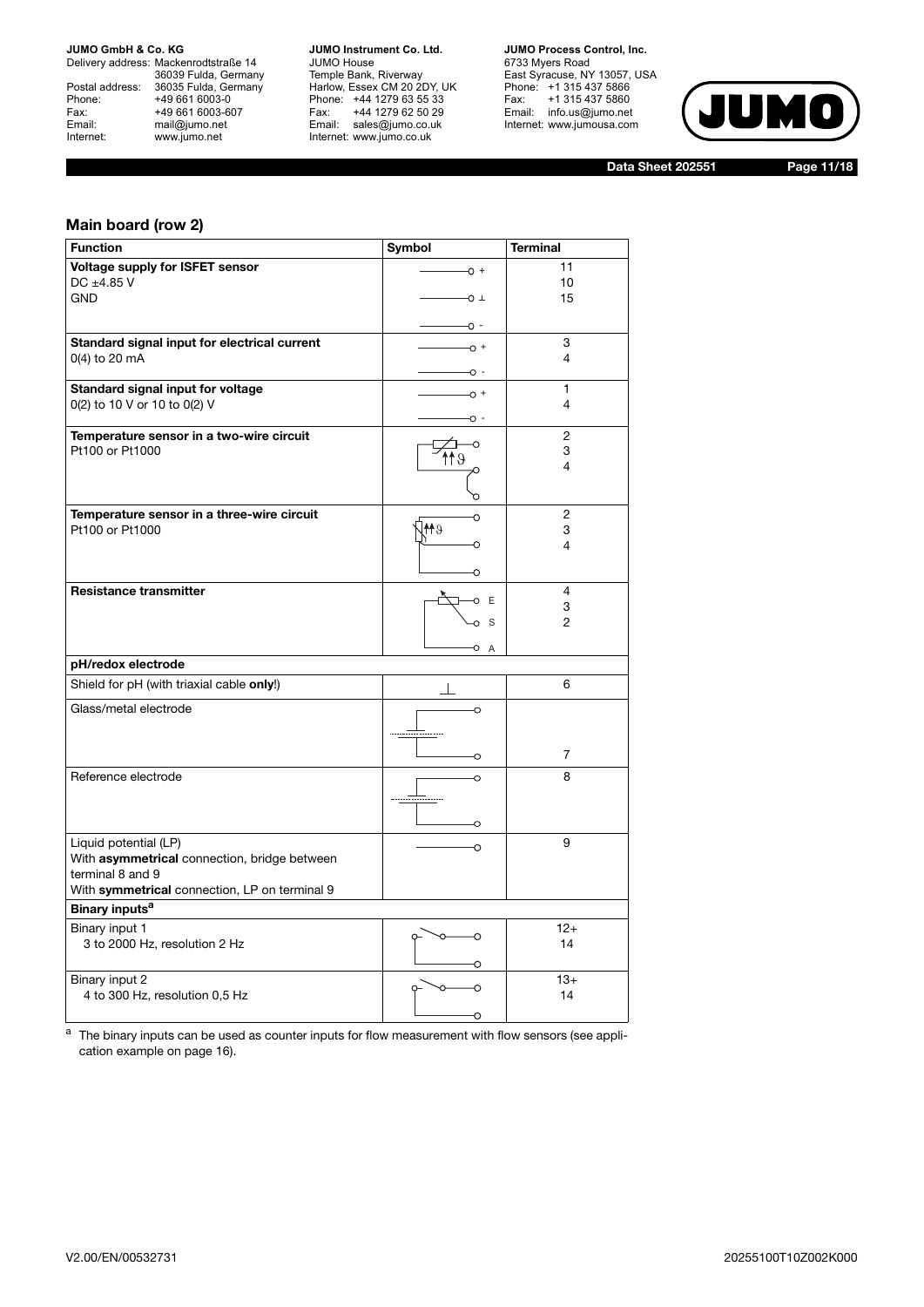Delivery address: Mackenrodtstraße 14 36039 Fulda, Germany Postal address: 36035 Fulda, Germany Phone: +49 661 6003-0<br>
Fax: +49 661 6003-6<br>
Email: mail@jumo.net +49 661 6003-607 mail@jumo.net Internet: www.jumo.net

**JUMO Instrument Co. Ltd.** JUMO House Temple Bank, Riverway Harlow, Essex CM 20 2DY, UK Phone: +44 1279 63 55 33 Fax: +44 1279 62 50 29 Email: sales@jumo.co.uk Internet: www.jumo.co.uk

**JUMO Process Control, Inc.** 6733 Myers Road East Syracuse, NY 13057, USA Phone: +1 315 437 5866 Fax: +1 315 437 5860 Email: info.us@jumo.net Internet: www.jumousa.com



**Data Sheet 202551 Page 12/18**

## **PSU board (row 3)**

| <b>Function</b>                                                           | Symbol             | <b>Terminal</b>           |
|---------------------------------------------------------------------------|--------------------|---------------------------|
| Voltage supply for JUMO dTRANS 02                                         |                    |                           |
| Voltage supply:<br>AC 110 to 240 V<br>Voltage supply:<br>AC/DC 20 to 30 V | ∩<br>O             | 1 L1 $(L+)$<br>$2 N (L-)$ |
| n.c.                                                                      | ∩<br>∩             | $\overline{4}$<br>5<br>6  |
| Voltage supply for external 2-wire transmitter                            |                    |                           |
| DC 24 V (+20/-15 %)                                                       | ∩<br>∩             | $8L +$<br>$9L -$          |
| Relay 1                                                                   |                    |                           |
| Switching output K1<br>(floating)                                         | o o<br>oр<br>o s   | 11<br>12<br>13            |
| Relay 2                                                                   |                    |                           |
| Switching output K2<br>(floating)                                         | -0 O<br>OР<br>-o s | 15<br>16<br>17            |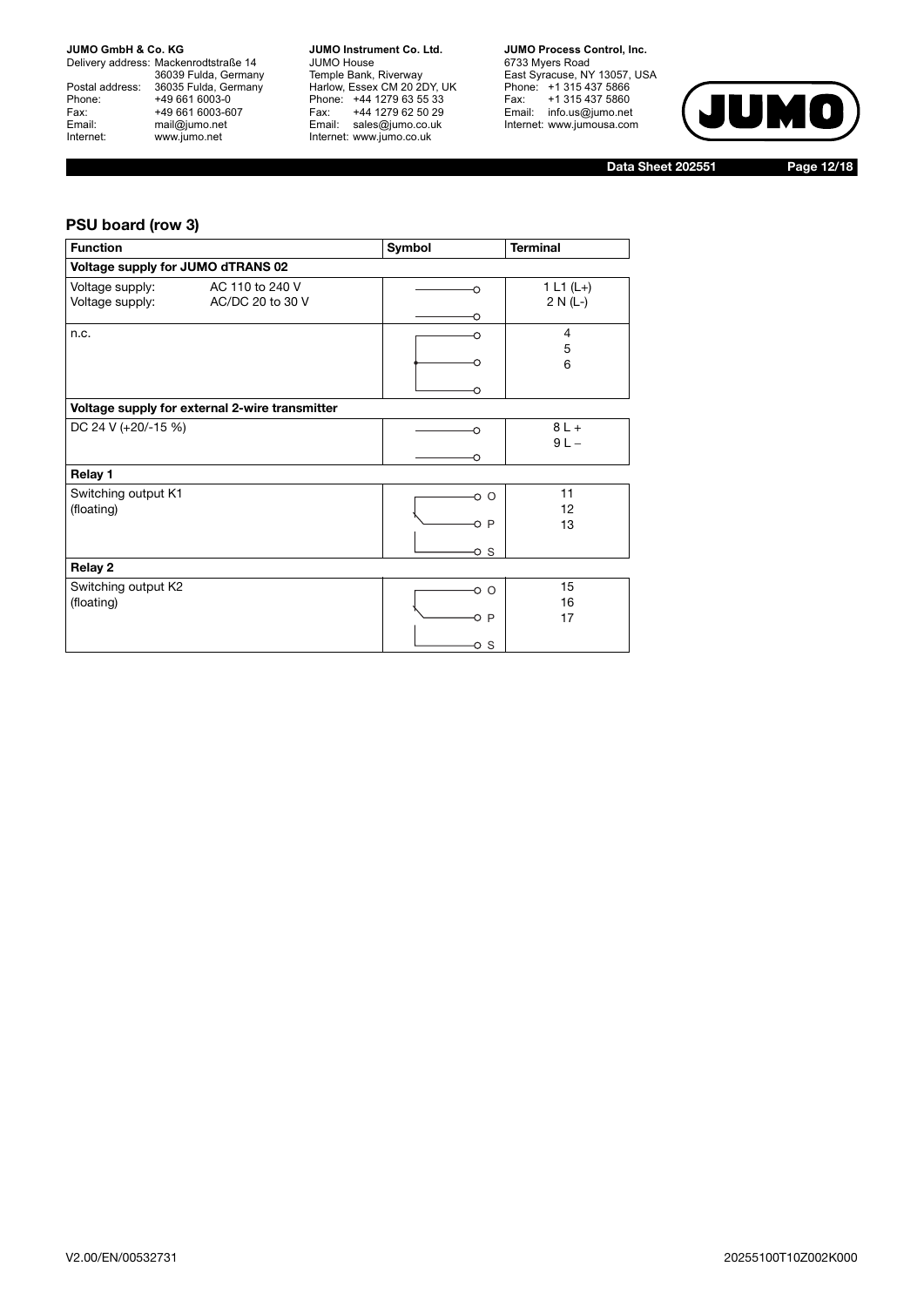Delivery address: Mackenrodtstraße 14 36039 Fulda, Germany Postal address: 36035 Fulda, Germany Postal address: 36035 Fulda, Ge<br>Phone: +49 661 6003-0 Fax: +49 661 6003-607<br>Email: mail@jumo.net mail@jumo.net Internet: www.jumo.net

**JUMO Instrument Co. Ltd.** JUMO House Temple Bank, Riverway Harlow, Essex CM 20 2DY, UK Phone: +44 1279 63 55 33 Fax: +44 1279 62 50 29 Email: sales@jumo.co.uk Internet: www.jumo.co.uk

**JUMO Process Control, Inc.** 6733 Myers Road East Syracuse, NY 13057, USA Phone: +1 315 437 5866 Fax: +1 315 437 5860 Email: info.us@jumo.net Internet: www.jumousa.com



**Data Sheet 202551 Page 13/18**

## **Dimensions**

## **Panel case**



#### **Close mounting**

| Minimum spacing of<br>panel cutouts         | Horizontal Vertical |                 |
|---------------------------------------------|---------------------|-----------------|
| Without setup<br>connector                  | 30 mm               | $11 \text{ mm}$ |
| With setup connector   65 mm<br>(see arrow) |                     | $11 \text{ mm}$ |



(1) PC interface socket

(2) Panel cutout to DIN IEC 61554: 2002-08

## **Surface-mounted case**



(1) Cable gland M16

(2) Cable gland M20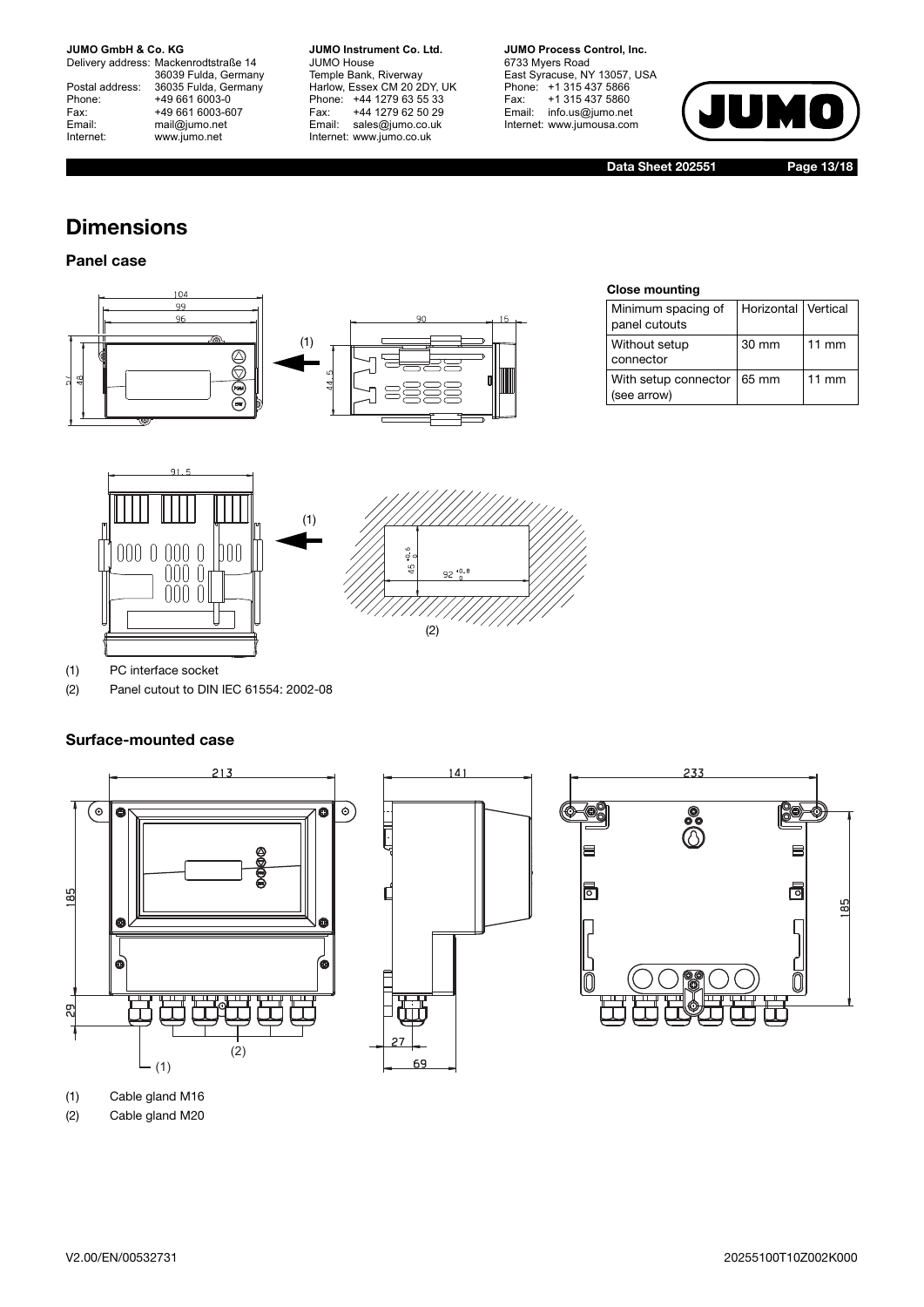Delivery address: Mackenrodtstraße 14 36039 Fulda, Germany Postal address: 36035 Fulda, Germany Postal address: 36035 Fulda, Ge<br>
Phone: +49 661 6003-0<br>
Fax: +49 661 6003-6<br>
Email: mail@jumo.net +49 661 6003-607 mail@jumo.net Internet: www.jumo.net

**JUMO Instrument Co. Ltd.** JUMO House Temple Bank, Riverway Harlow, Essex CM 20 2DY, UK Phone: +44 1279 63 55 33 Fax: +44 1279 62 50 29 Email: sales@jumo.co.uk Internet: www.jumo.co.uk

**JUMO Process Control, Inc.** 6733 Myers Road East Syracuse, NY 13057, USA Phone: +1 315 437 5866 Fax: +1 315 437 5860 Email: info.us@jumo.net Internet: www.jumousa.com



**Data Sheet 202551 Page 14/18**

type 201085

## **Application examples**

**pH measurement (temperature compensated)**



#### **Redundant pH measurement (temperature compensated)**



- (1) JUMO dTRANS pH 02
- (2) pH combination electrode (3) JUMO digiLine pH with analog output,
	- type 202705
- (4) Compensation thermometer, type 201085
- (5) pH combination electrode
- (6) Compensation thermometer, type 201085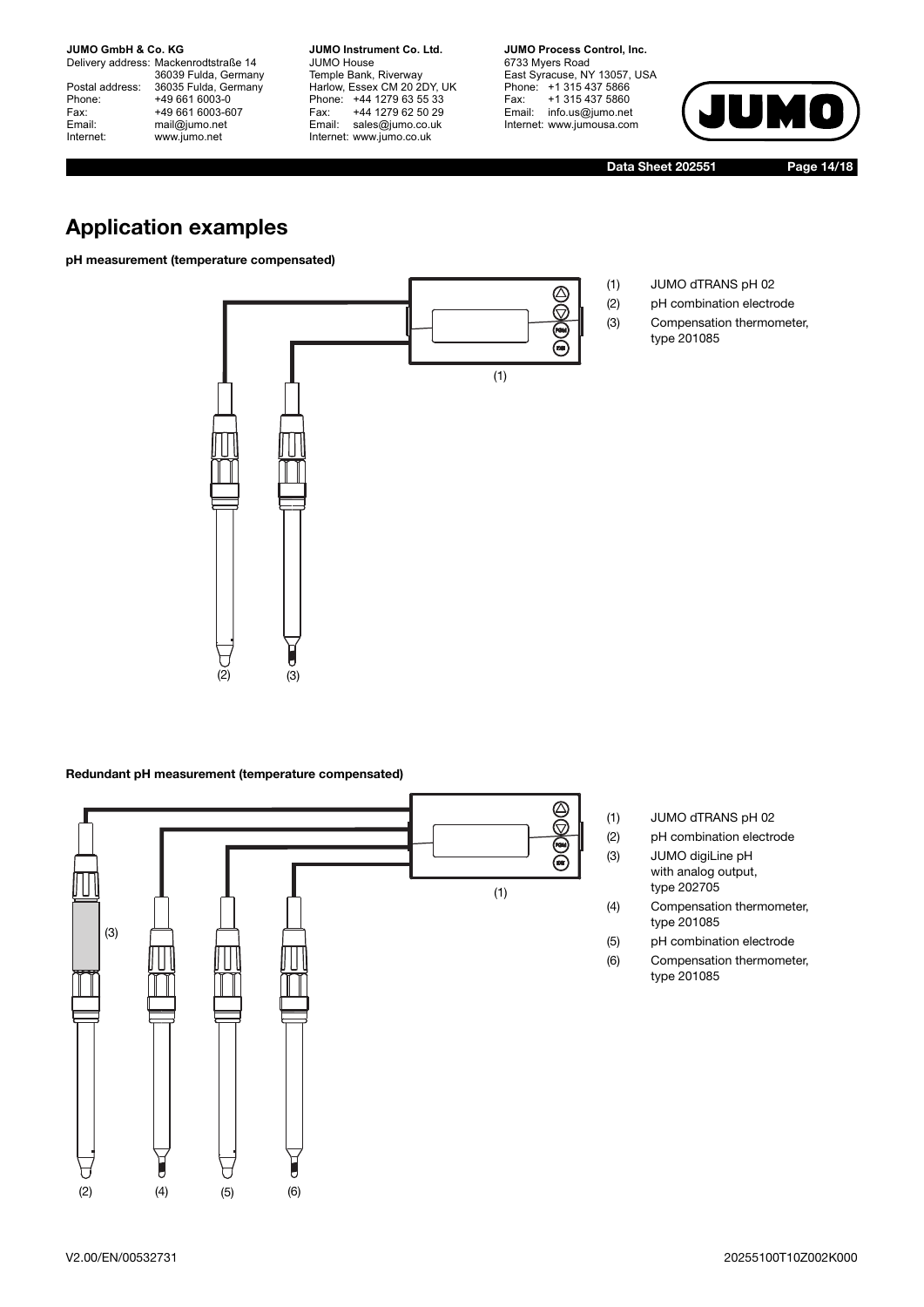Delivery address: Mackenrodtstraße 14 36039 Fulda, Germany Postal address: 36035 Fulda, Germany Postal address: 36035 Fulda, Ge<br>Phone: +49 661 6003-0 Fax: +49 661 6003-607<br>Email: mail@jumo.net mail@jumo.net Internet: www.jumo.net

**JUMO Instrument Co. Ltd.** JUMO House Temple Bank, Riverway Harlow, Essex CM 20 2DY, UK Phone: +44 1279 63 55 33 Fax: +44 1279 62 50 29 Email: sales@jumo.co.uk Internet: www.jumo.co.uk

**JUMO Process Control, Inc.** 6733 Myers Road East Syracuse, NY 13057, USA Phone: +1 315 437 5866 Fax: +1 315 437 5860 Email: info.us@jumo.net Internet: www.jumousa.com



**Data Sheet 202551 Page 15/18**

## **pH-compensated chlorine measurement (pH measurement temperature compensated)**



## **Redox measurement and pH measurement (temperature compensated)**



- (1) JUMO dTRANS pH 02
- (2) Measuring cell for free chlorine, type 202630
- (3) Flow monitor, type 202811/20
- (4) pH combination electrode
- (5) Compensation thermometer, type 201085

- 
- (1) JUMO dTRANS pH 02 (2) Redox combination electrode (3) JUMO digiLine pH with analog output,
	- type 202705
- (4) pH combination electrode
- (5) Compensation thermometer, type 201085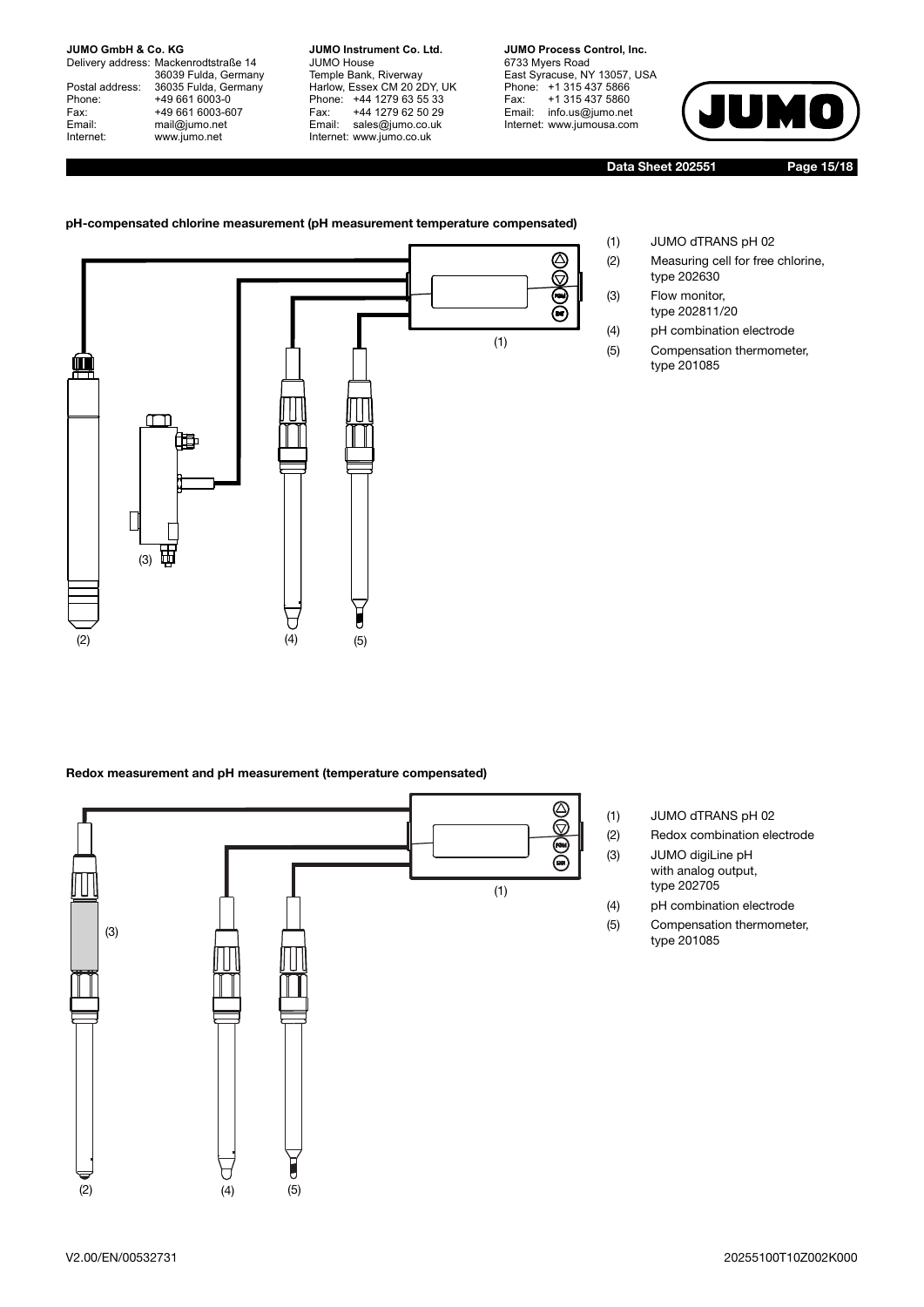Delivery address: Mackenrodtstraße 14 36039 Fulda, Germany Postal address: 36035 Fulda, Germany Phone: +49 661 6003-0 Fax: +49 661 6003-607<br>Email: mail@jumo.net mail@jumo.net Internet: www.jumo.net

**JUMO Instrument Co. Ltd.** JUMO House Temple Bank, Riverway Harlow, Essex CM 20 2DY, UK Phone: +44 1279 63 55 33 Fax: +44 1279 62 50 29 Email: sales@jumo.co.uk Internet: www.jumo.co.uk

**JUMO Process Control, Inc.** 6733 Myers Road East Syracuse, NY 13057, USA Phone: +1 315 437 5866 Fax: +1 315 437 5860 Email: info.us@jumo.net Internet: www.jumousa.com



type 406010 (magnetic-inductive) or

type 406020 (padle wheel)

**Data Sheet 202551 Page 16/18**

(1) JUMO dTRANS pH 02 (2) pH combination electrode (3) Compensation thermometer, type 201085 (4) Flow sensor,

#### <span id="page-15-0"></span>**pH value (temperature compensated) and flow-rate measurement**



#### **pH value (temperature compensated) and level or liquid level measurement<sup>1</sup>**



- (1) JUMO dTRANS pH 02
- (2) pH combination electrode
- (3) Compensation thermometer, type 201085
- (4) Level measurement probe Type JUMO dTRANS p90 or type 402090 or type 404391

 $1$  The setup program, which is available as an option, can be used to linearly assign a display in liters or other unit to a non-linear input variable such as the volume of a horizontal, cylindrical tank (20 value pairs).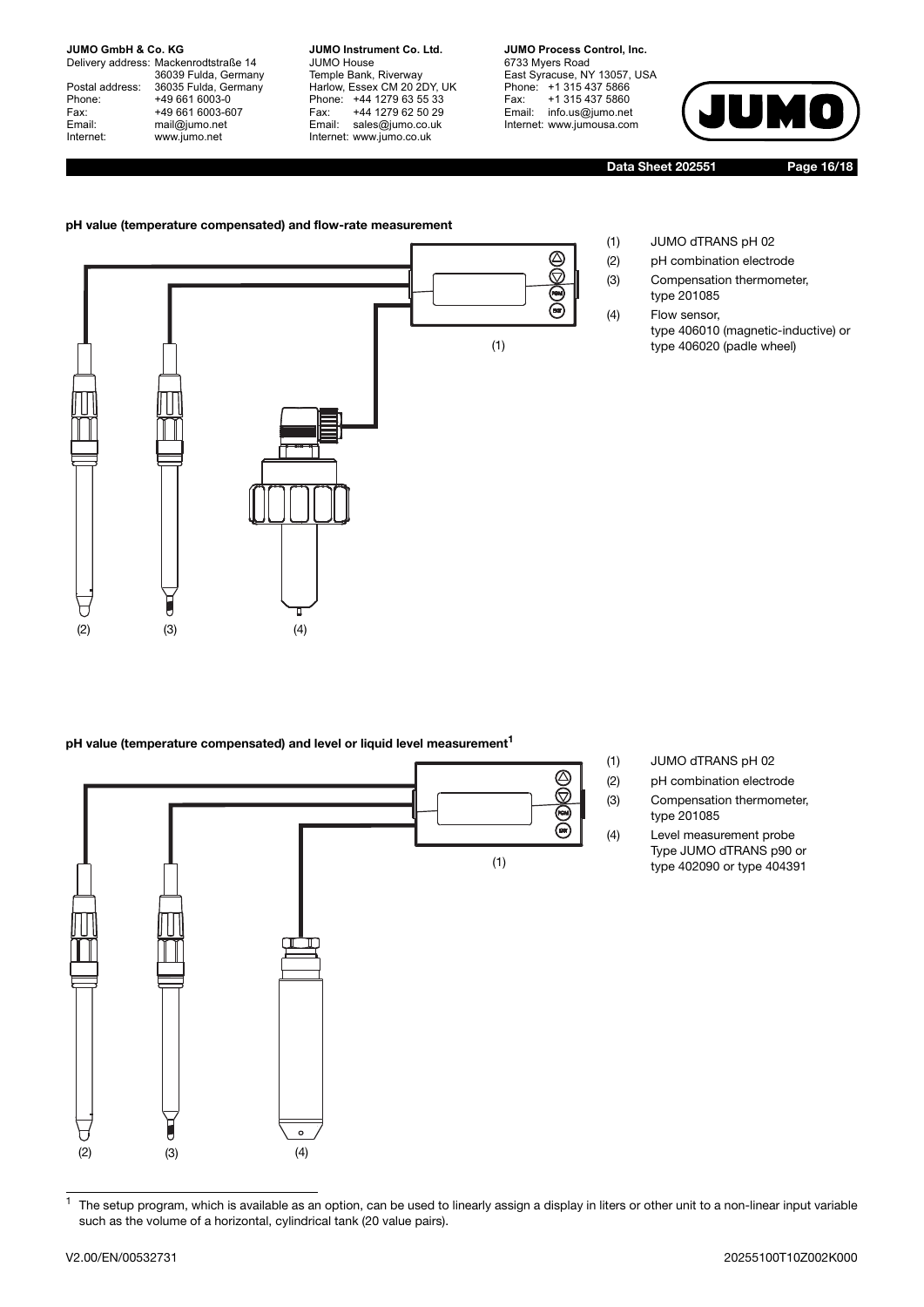Delivery address: Mackenrodtstraße 14 36039 Fulda, Germany Postal address: 36035 Fulda, Germany Phone: +49 661 6003-0<br>
Fax: +49 661 6003-6<br>
Email: mail@jumo.net +49 661 6003-607 mail@jumo.net Internet: www.jumo.net

**JUMO Instrument Co. Ltd.** JUMO House Temple Bank, Riverway Harlow, Essex CM 20 2DY, UK Phone: +44 1279 63 55 33 Fax: +44 1279 62 50 29 Email: sales@jumo.co.uk Internet: www.jumo.co.uk

**JUMO Process Control, Inc.** 6733 Myers Road East Syracuse, NY 13057, USA Phone: +1 315 437 5866 Fax: +1 315 437 5860 Email: info.us@jumo.net Internet: www.jumousa.com



**Data Sheet 202551 Page 17/18**

## **Order details**

|                | (1) | <b>Basic type</b>                                                                                                                                       |
|----------------|-----|---------------------------------------------------------------------------------------------------------------------------------------------------------|
| 202551/01      |     | JUMO dTRANS pH 02 - Transmitter/controller for pH, redox, ammonia, standard signals and temperature<br>in panel case, 96 mm $\times$ 48 mm (front IP65) |
| 202551/05      |     | JUMO dTRANS pH 02 - Transmitter/controller for pH, redox, ammonia, standard signals and temperature<br>in surface-mounted case (IP67)                   |
|                | (2) | Version                                                                                                                                                 |
| 8              |     | Standard with factory setting                                                                                                                           |
| 9              |     | Programming to customer specification                                                                                                                   |
|                | (3) | Operating language <sup>a</sup>                                                                                                                         |
| 01             |     | German                                                                                                                                                  |
| 02             |     | English                                                                                                                                                 |
| 03             |     | French                                                                                                                                                  |
| 04             |     | Dutch                                                                                                                                                   |
| 05             |     | Russian                                                                                                                                                 |
| 06             |     | Italian                                                                                                                                                 |
| 07             |     | Hungarian                                                                                                                                               |
| 08             |     | Czech                                                                                                                                                   |
| 09             |     | Swedish                                                                                                                                                 |
| 10             |     | Polish                                                                                                                                                  |
| 13             |     | Portuguese                                                                                                                                              |
| 14             |     | Spanish                                                                                                                                                 |
| 16             |     | Rumanian                                                                                                                                                |
|                | (4) | <b>Optional slot 1</b>                                                                                                                                  |
| 0              |     | Not used                                                                                                                                                |
| 1              |     | Analog input (universal)                                                                                                                                |
| 2              |     | Relay (1x changeover)                                                                                                                                   |
| 3              |     | Relay (2x normally open)                                                                                                                                |
| 4              |     | Analog output                                                                                                                                           |
| 5              |     | 2 PhotoMOS® relays                                                                                                                                      |
| 6              |     | Solid state relay 1 A                                                                                                                                   |
| 7              |     | Voltage supply output ±5 V DC (e.g. for ISFET)                                                                                                          |
| 8              |     | Voltage supply output 12 V DC (e.g. for inductive proximity switch)                                                                                     |
|                | (5) | <b>Optional slot 2</b>                                                                                                                                  |
| 0              |     | Not used                                                                                                                                                |
| 1              |     | Analog input (universal)                                                                                                                                |
| $\overline{c}$ |     | Relay (1x changeover)                                                                                                                                   |
| 4              |     | Analog output                                                                                                                                           |
| 5              |     | 2 PhotoMOS <sup>®</sup> relays                                                                                                                          |
| 6              |     | Solid state relay 1 A                                                                                                                                   |
| 7              |     | Voltage supply output ±5 V DC (e.g. for ISFET)                                                                                                          |
| 8              |     | Voltage supply output 12 V DC (e.g. for inductive proximity switch)                                                                                     |
|                | (6) | <b>Optional slot 3</b>                                                                                                                                  |
| 0              |     | Not used                                                                                                                                                |
| 1              |     | Analog input (universal)                                                                                                                                |
| 2              |     | Relay (1x changeover)                                                                                                                                   |
| 3              |     | Relay (2x normally open)                                                                                                                                |
| 4              |     | Analog output                                                                                                                                           |
| 5              |     | 2 PhotoMOS <sup>®</sup> relays                                                                                                                          |
| 6              |     | Solid state relay 1 A                                                                                                                                   |
| 7              |     | Voltage supply output ±5 V DC (e.g. for ISFET)                                                                                                          |
| 8              |     | Voltage supply output 12 V DC (e.g. for inductive proximity switch)                                                                                     |